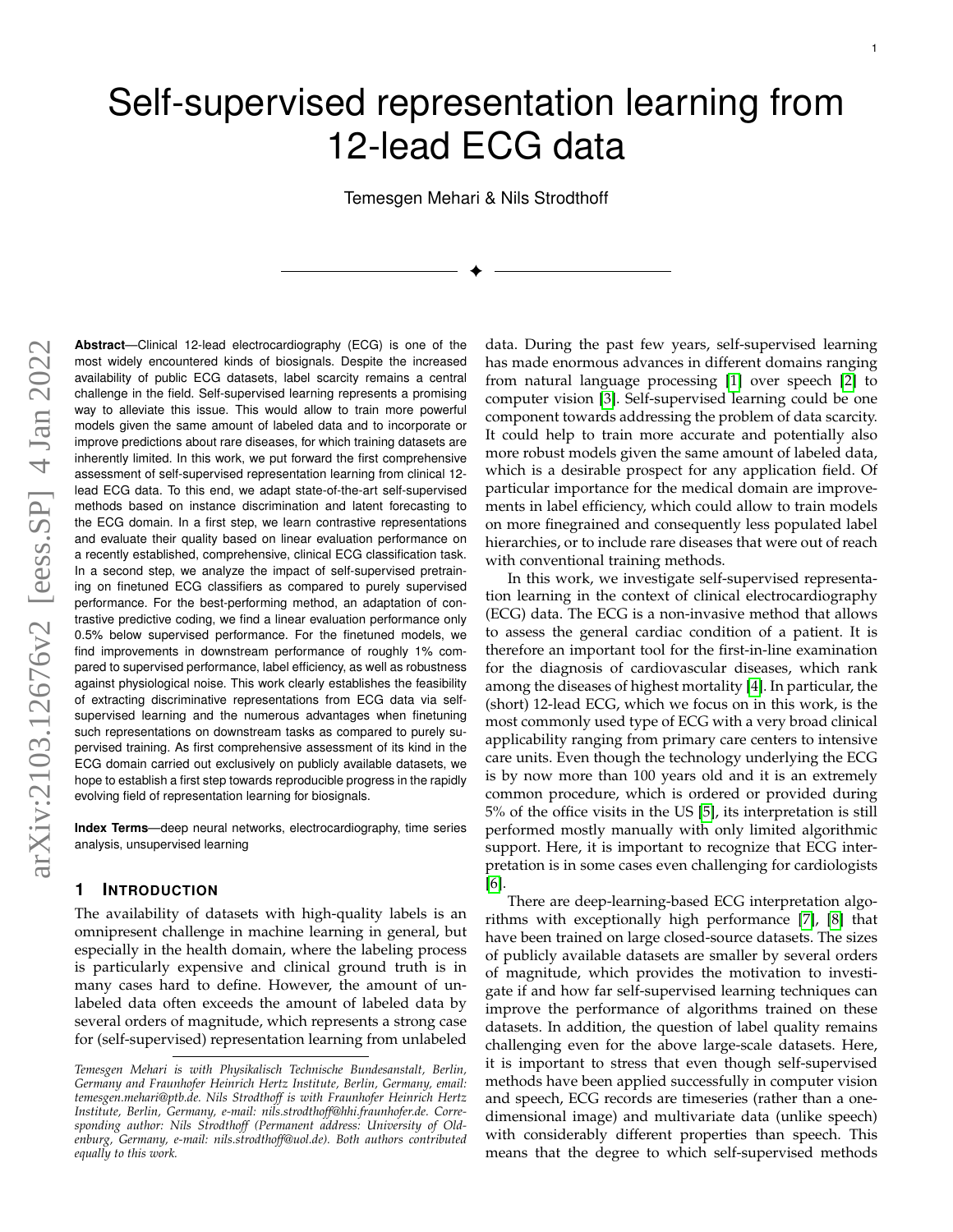work in this domain is not clear from the onset and deserves a thorough study. Even though the underlying methods are based on methods developed for other application domains, it requires subtle adaptations, such as a careful choice of augmentation transformations or adaptations of the model architecture and training procedure, to make them actually work in the context of ECG data. And finally, just as in the case of supervised learning [\[9\]](#page-8-8), measurable progress in the field of representation learning for ECG data requires benchmarking based on clearly defined evaluation criteria, in the ideal case with open software on publicly accessible datasets. With this work, we hope to establish a first step in this direction.

Going beyond a mere benchmarking of representation learning algorithms for the ECG domain, the real benefits lie in the potential benefits of self-supervised pretraining for finetuned downstream classifiers. This includes aspects such as including improved data efficiency, improved quantitative performance, or improved robustness in a general sense as compared to model trained in a purely supervised fashion. In our experimental results, we present explicit evidence for these benefits. Putting these results into perspective, demonstrating significant improvement through self-supervised pretraining in terms of downstream performance should not be taken for granted as the effects often remain small [\[10\]](#page-8-9). Also improved robustness properties from self-supervised have rarely been demonstrated explicitly in other domains not to mention the domain of ECG data.

Our key achievements can be summarized as follows:

- We present the first comprehensive assessment of self-supervised representation learning for 12-lead ECG data to foster measurable progress in the subfield of representation learning for biosignals.
- We adapt and directly compare instance-based selfsupervised methods (Simple Framework for Contrastive Learning of Visual Representations *(Sim-CLR)*, Bootstrap Your Own Latent *(BYOL)*, Swapping Assignments between multiple Views *(SWaV)*) and contrastive, latent forecasting methods (contrastive predictive coding *(CPC)*) and find compelling evidence for the feasibility of learning useful representation from ECG data through self-supervised learning.
- We propose and evaluate several modifications in the CPC architecture and training procedure that lead to considerable performance improvements.
- We evaluate different quality aspects of downstream classifiers finetuned from self-supervised models compared to training from scratch and find evidence for improved quantitative performance given the same downstream training set, improved label efficiency and improved robustness through selfsupervised pretraining.

# **2 MATERIALS AND METHODS**

## **2.1 ECG analysis using deep learning**

By now, the analysis of ECG data has developed into a very popular application domain for deep learning methods. As we are solely focusing on deep learning methods in this work, a brief discussion of state-of-the-art methods in the field is appropriate. For a detailed comparison of different approaches, we refer the reader to recent reviews [\[11\]](#page-8-10), [\[12\]](#page-8-11). Until very recently, the merits of newly proposed methods in the field have been very difficult to assess due to a lack of appropriate, large, publicly available ECG datasets for training and evaluation of algorithms as well as due to a lack of clearly defined benchmarking criteria. The first issue was resolved very recently with the publication of several large clinical ECG datasets, see Section [2.3](#page-3-0) for details. Relating to the second issue, we draw on a recent benchmarking study [\[9\]](#page-8-8) on the *PTB-XL* dataset [\[13\]](#page-8-12), the very dataset also used as downstream dataset in this study, where a number of different classification algorithms was assessed on different clinically relevant ECG classification tasks. The overall best-performing methods in this study turned out to be modern convolutional network architectures, namely resnet- or inception-based architectures. This is in line with the network architectures used in the literature [\[7\]](#page-8-6), [\[8\]](#page-8-7), [\[14\]](#page-8-13) for which the authors report excellent performance on datasets with restricted access that are up to several orders of magnitude larger than the currently available public datasets.

## **2.2 Self-supervised representation learning for ECG data**

Contrastive methods in computer vision have witnessed tremendous advances in the past few months [\[3\]](#page-8-2), [\[15\]](#page-8-14)– [\[18\]](#page-8-15), which significantly improved the linear evaluation performance on ImageNet and demonstrated the usefulness of the learned features for other computer vision tasks. These methods can be adapted straightforwardly to learning representations from a large number of relatively short time series segments if one interprets the time series record as a one-dimensional multichannel image and adapts transformations appropriate for time series. The predominantly used approaches rely on instance discrimination as pretraining task and will be discussed in Section [2.2.1](#page-1-0) in detail. A second domain, where self-supervised methods for nondiscrete data have been implemented successfully is the domain of representation learning speech, where predictive coding methods [\[2\]](#page-8-1), [\[19\]](#page-8-16) have been applied to conventional acoustic features [\[19\]](#page-8-16)–[\[21\]](#page-8-17) but also to raw waveform data [\[2\]](#page-8-1), [\[22\]](#page-8-18), [\[23\]](#page-8-19). The best-performing methods in this field rely on latent forecasting tasks and are discussed in Section [2.2.2.](#page-2-0)

#### <span id="page-1-0"></span>*2.2.1 Instance discrimination (SimCLR/BYOL/SwAV)*

Current state-of-the-art contrastive methods from computer vision aim to learn representations based on multiple views on the same instance, see Figure [1.](#page-2-1) These are created by applying stochastic transformations to the input data. This idea is implemented in the most straightforward way in *SimCLR* [\[3\]](#page-8-2), where a noise contrastive loss is used to attract two (positive) copies originating from the same original instance and to repel instances from all other (negative) instances in the batch, an approach which typically relies on training with large batch sizes, which is less problematic in our case due to the reduced dimensionality of time series data as compared to image data. *BYOL* [\[17\]](#page-8-20) does not explicitly rely on contrasting against negative samples in the same batch, but uses a moving average of the model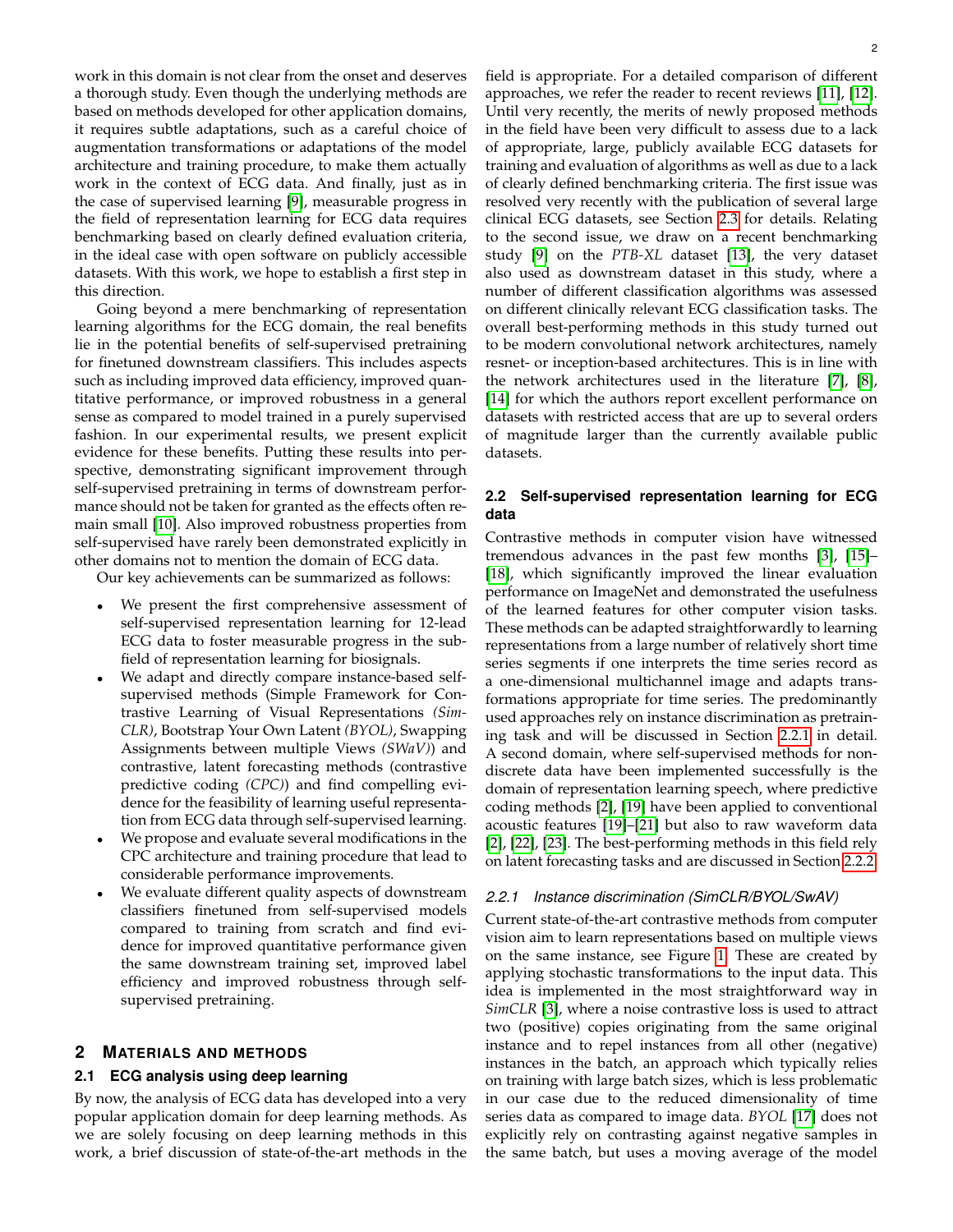<span id="page-2-1"></span>

Figure 1: Schematic illustration of contrastive methods based on instance-discrimination for the case of BYOL.

itself and reported slight improvements over *SimCLR* in the image domain. Finally, *SwAV* [\[18\]](#page-8-15) relies on contrasting cluster assignments rather than individual instances and once again improved the linear evaluation scores on ImageNet. In our case, we build on the implementations of all three frameworks in *PyTorch Lightning Bolts* [\[24\]](#page-8-21).

As model architecture, we use the convolutional neural networks of the *xresnet1d*-family, one-dimensional adaptations of the popular *xresnet*-architecture [\[25\]](#page-9-0) from computer vision, which showed very good perform in a very recent ECG classification benchmarking study [\[9\]](#page-8-8) that was carried out on the *PTB-XL* dataset, see Section [2.3,](#page-3-0) using the same evaluation scheme that is supposed to be used in this work, see Section [2.4.](#page-3-1) We base our experiments on a *xresnet1d50*, whose performance is compatible with that of the bestperforming *xresnet1d101* from [\[9\]](#page-8-8) within error bars. However, it is more parameter-efficient and showed a slightly superior performance for linear evaluation and finetuning. At this point, we stress again that even though we use an architecture that achieves state-of-the-art performance on *PTB-XL*, the main point of our study lies in the demonstration of relative improvements compared to supervised performance.

The transformations used to generate two semantically equivalent views of a given original record lie at the heart of the recent success of contrastive methods in computer vision. As demonstrated in [\[3\]](#page-8-2), the quality of the learned representations depends crucially on the choice and proper combination of transformations. We therefore evaluated a number of transformations inspired by effective transformations in computer vision and transformations specific for time series, see Section [A](#page-10-0) for a detailed description. Finally, we also evaluate representations obtained by using only prototypical physiological noise during pretraining.

#### <span id="page-2-0"></span>*2.2.2 Latent forecasting (CPC)*

Contrastive Predictive Coding (*CPC*) [\[2\]](#page-8-1) is also a contrastive approach, which, in contradistinction to the approaches described above, explicitly makes use of the sequential ordering of the data. The idea is to encode the input sequence by means of an encoder with strided convolutions or fully connected layers and train a model to predict the latent representation of the sequence a fixed number of steps in

the future given the encoded representation of the sequence in the past again using a noise contrastive estimation approach, see Figure [2](#page-3-2) for a graphical representation. As we work with data at 100Hz, which is sampled rather coarsely compared the typical sampling rates of 10 kHz in the audio domain, there is no need to drastically downsample the signal by means of strided convolutions. Instead, we use a fully connected encoder, in our case composed of four layers with 512 filters with batch normalization, as it was also done in self-supervised representation learning from classical audio features [\[19\]](#page-8-16)–[\[21\]](#page-8-17). We predict 12 timesteps or equivalently to 0.12s into the future and work with 128 false negatives that are drawn from the same sequence as the original record. For the prediction task, we use a LSTM model [\[26\]](#page-9-1) with 2 layers and 512 hidden units. We propose and evaluate an enhanced version of the *CPC* architecture, with an additional hidden layer and non-linearity before the linear output layer of the LSTM. This modification was inspired by the additional multilayer perceptron in *SimCLR*, which was one of the key components that lead to superior performance compared to previously used self-supervised approaches in computer vision.

When finetuning a classification model, we apply a concat-pooling layer [\[27\]](#page-9-2), which concatenates the maximum of all LSTM outputs, the mean of all LSTM outputs, and the LSTM output corresponding to the final step, and a fully connected classification head with a single hidden layer with 512 units including batch normalization and dropout for regularization. To assess the linear evaluation performance, we use a single fully connected layer on top of the concat-pooling layer. The effect of the different modifications compared to standard *CPC* implementations and finetuning schedules are investigated in detail in Section [C.](#page-13-0)

### *2.2.3 Self-supervised representation learning for physiological time series data*

Self-supervised methods have also been used for representation learning from biomedical sequence data, including, most prominently, ECG [\[28\]](#page-9-3)–[\[31\]](#page-9-4) and electroencephalography (EEG) [\[28\]](#page-9-3), [\[29\]](#page-9-5), [\[32\]](#page-9-6), [\[33\]](#page-9-7) data. With the exception of [\[31\]](#page-9-4), none of the existing works considered the case of representation learning from clinical 12-lead ECGs, the clinically most widely encountered type of ECG measurement.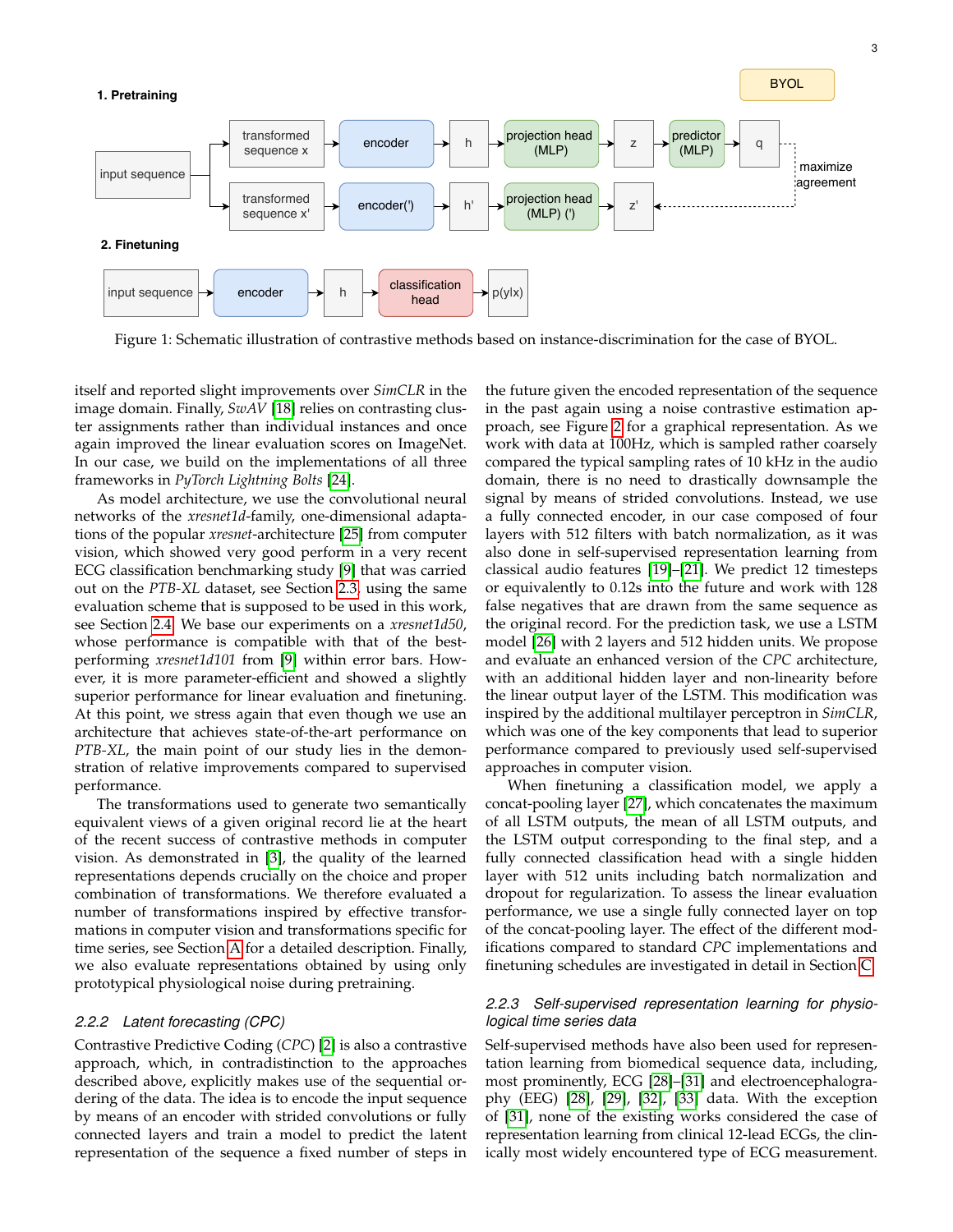

4

<span id="page-3-2"></span>

Figure 2: Schematic illustration of pretraining and finetuning procedure for contrastive predictive coding (*CPC*).

The authors of [\[31\]](#page-9-4) also consider BYOL and *SimCLR* for pretraining but used a very shallow network architecture with only five layers. We believe that it is necessary to use larger models, which reach state-of-the-art performance on large, comprehensive ECG datasets such as *PTB-XL* and which consequently allow to learn richer representations, along with pretraining on larger datasets. In particular, it is not clear if pretraining advances in the small model regime carry over to larger models with competitive supervised performance. Also, from the methodological point of view, [\[31\]](#page-9-4) deviates significantly from our approach in the sense that they aim to learn a lead-independent, universal singlelead encoder, as opposed to a joint 12-lead encoder in our case. The former is not directly applicable to downstream 12-lead ECG tasks.In addition, they propose new contrastive methods that can use 12-lead ECG data during pretraining but differ from our methods in that they are not expedient for downstream 12-lead ECG tasks. This is because the proposed models do not process 12-lead data directly but exploit the fact that different leads from the same patient during pretraining can be considered as positive pairs. From the methodological point of view, [\[29\]](#page-9-5) is also close to our contrastive approach but their experimental results were limited to a small 2-lead dataset with less than 50 records. Without access to the original implementation, it is impossible to assess if their proposed approach would be competitive on 12-lead data and on large (pretraining) datasets, where self-supervised methods reveal their full potential. Earlier approaches such as [\[28\]](#page-9-3) trained representations from 2-lead ECGs using skip-gram models. Finally, [\[30\]](#page-9-8) use transformation recognition as a pretext task and proposed a framework specific to representation learning from single-lead ECGs.

# <span id="page-3-0"></span>**2.3 ECG datasets**

We use a collection of three datasets for pretraining henceforth referred to as *All*, namely *CinC2020* [\[34\]](#page-9-9), *Ribeiro* [\[8\]](#page-8-7) and *Chapman* [\[35\]](#page-9-10), which constitutes a collection of the largest publicly available 12-lead ECG datasets with in total 54,566 records. It is worth mentioning that *CinC2020*, the training dataset used for the Computing in Cardiology Challenge 2020, is by itself a compilation of five different datasets. In particular, it includes the *PTB-XL* dataset [\[13\]](#page-8-12), [\[36\]](#page-9-11) that we also use for evaluation in this study. At the most finegrained level, which is used here, the *PTB-XL* dataset comes with 71 labels and the evaluation task is framed as a multi-label classification task. It is worthwhile stressing that these labels cover a wide variety of diagnostic, form and rhythm statements and can be used for a comprehensive evaluation of ECG analysis algorithms. The 44 diagnostic statements can be categorized in terms of five super classes (normal/conduction disturbance/myocardial infarction/hypertrophy/ST-T change), the 19 form statements relate to mostly morphological changes in specific ECG segments such as an abnormal QRS complex, and the 12 rhythm statements comprise statements characterizing normal cardiac rhythms as well as arrhythmia. The dataset is organized into ten stratified, label-balanced folds, where the first eight are used as training set, the ninth is used as validation set and the tenth fold serves as test set [\[13\]](#page-8-12). All datasets are summarized in Table [1.](#page-3-3)

<span id="page-3-3"></span>Table 1: Dataset summary: For pretraining we use *All* (*CinC2020* and *Chapman* and *Ribeiro*) or *PTB-XL*. We evaluate on *PTB-XL*. Note that *PTB-XL* is a subset of *CinC2020*.

| dataset                                                               | #samples                | # patients               |
|-----------------------------------------------------------------------|-------------------------|--------------------------|
| Pretraining: All                                                      | 54,566                  | unknown                  |
| -CinC2020 [34]<br>-Chapman <sup>[35]</sup><br>-Ribeiro <sup>[8]</sup> | 43,093<br>10,646<br>827 | unknown<br>10,646<br>827 |
| Evaluation                                                            | 21,837                  | 18,885                   |
| $- PTB-XL$ [13]                                                       | 21,837                  | 18,885                   |

#### <span id="page-3-1"></span>**2.4 Training and evaluation protocol**

We restrict ourselves to ECG data at a sampling rate of 100Hz in all cases. We pretrain CPC models on input sequences with a length of 10 seconds, all other models (including finetuned CPC models) are trained on input sequences with length of 2.5 seconds. During training, subsequences are randomly cropped from the input record. During test time while finetuning, we use test-timeaugmentation and crop all sequences to a length 2.5 seconds (using a stride of 1.25 seconds) from the original record and take the mean of their respective output probabilities as final prediction, a method which considerably improved the model performance by approximately 0.01 in macro AUC as compared to a naive evaluation [\[9\]](#page-8-8). Both for finetuning and pretraining, we use the AdamW optimizer [\[37\]](#page-9-12) with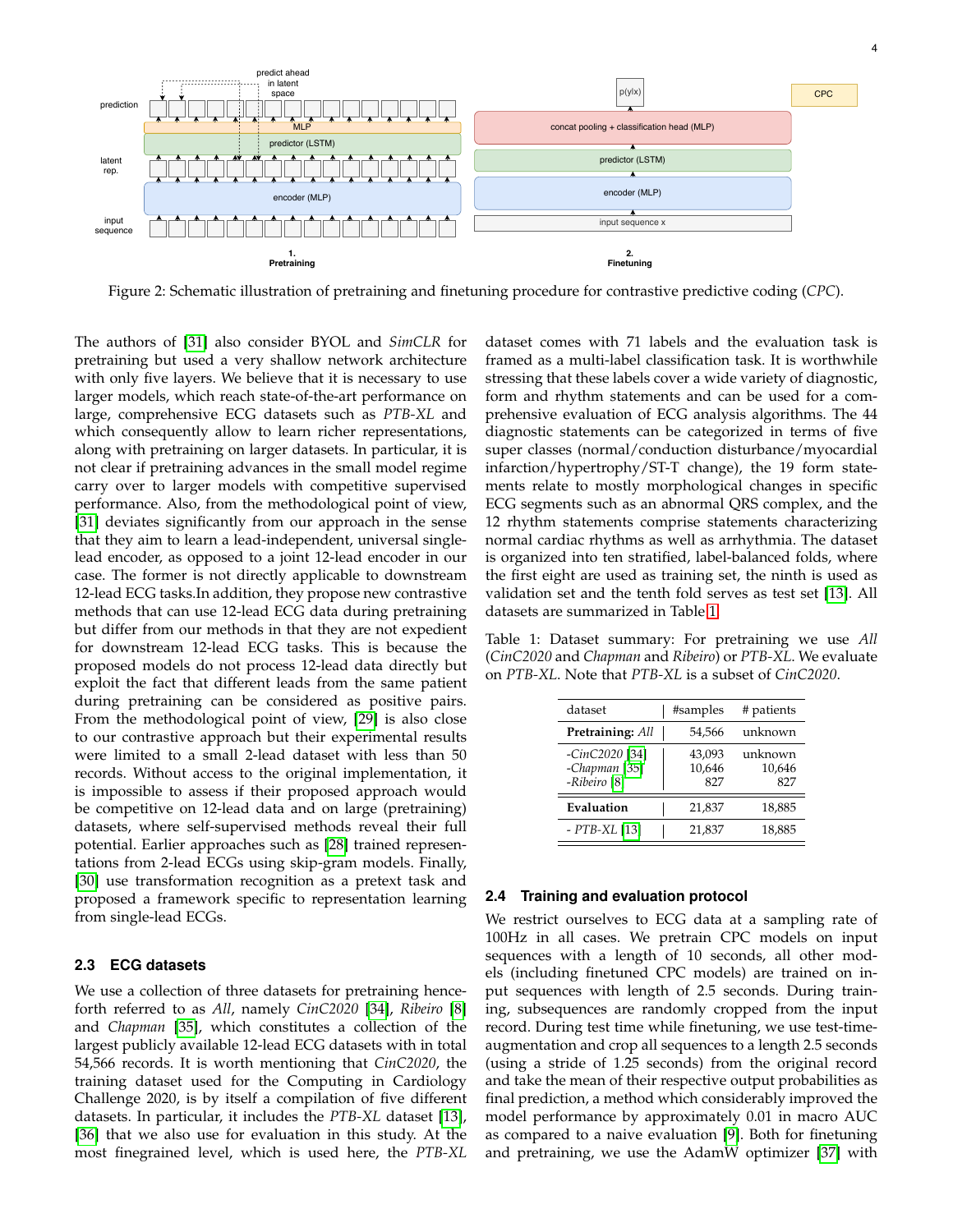a weight decay of 0.001. During pretraining, we optimize the InfoNCE loss [\[2\]](#page-8-1) using a constant learning rate schedule for CPC and the respective contrastive losses with a cosine learning rate schedule for *SimCLR*, *BYOL*, and *SwAV* as described in the original publications. During finetuning, we optimize binary crossentropy with a constant learning rate schedule as appropriate for a multi-label classification task and evaluate the model performance based on macro AUC as in [\[9\]](#page-8-8), computed from the 71 labels on the most finegrained level in *PTB-XL* [\[13\]](#page-8-12). We perform model selection on the validation and select the model with the lowest validation loss during pretraining and highest macro AUC during finetuning. We report the respective test set score of the selected best model. The source code to reproduce all our experiments is publicly available [\[38\]](#page-9-13).

As conventionally done in self-supervised representation learning studies, we use two different evaluation procedures, *linear evaluation* and *finetuning*. The *linear evaluation* protocol aims to assess the quality of the learned representations through the linear separability of the learned representations. To this end, we replace the classification head by a single linear layer and freeze all other layers as well as batch normalization statistics. Within the *finetuning* protocol, we investigate the usefulness of these representations for downstream tasks, where we unfreeze the classification head as well as all layers of the pretrained model. For *CPC*, we found it beneficial to follow a twostep approach during finetuning: In a first step, we finetune just the classification head for 50 epochs while keeping the remaining pretrained weights fixed but still updating batch normalization statistics. We perform model selection using validation set scores and then finetune the entire model for 20 epochs at a reduced learning rate using discriminative, i.e. layer-dependent learning rates to mitigate the danger of overwriting the information captured during pretraining, where we typically divide models into head, body and stem/encoder and reduce the learning rate by a factor of 10 compared to the respective previous layer group. Also in this case, we select the final model based on validation set scores. In all other cases, we train models for 100 epochs using a constant learning rate.

# **3 EXPERIMENTS**

The performance of self-supervised contrastive methods based on instance discrimination crucially depends on the choice of transformations that are used to create two semantically equivalent copies of the original input sequence. To determine appropriate transformations, we carried out an experiment, where we pretrained a model using *SimCLR* and different combinations of transformations and evaluated the quality of the learned representations based on linear evaluation performance on *PTB-XL*, see Section [B](#page-12-0) in the supplementary material for details. The results clearly identify *time out (TO)* in combination with *random resized crop (RRC)* as most effective transformation pair, see Section [A](#page-10-0) in the supplementary material for a description of all transformations under consideration. In addition, we consider physiological noise transformations that were designed to mimic typical physiological noise that might occur during ECG measurements, namely *baseline wander*, *powerline noise*, *electromyographic noise* and *baseline shift*. In a second step, we used a similar protocol to compare the three different contrastive learning frameworks *SimCLR*, *BYOL* and *SwAV* now using the predetermined set of transformations. Whereas *SimCLR* reached clearly the best linear evaluation performance, finetuning from a *BYOL* representation lead to a superior downstream performance after finetuning, which is why we consider both methods in the following sections.

# <span id="page-4-1"></span>**3.1 Self-supervised pretraining learns meaningful representations from ECG data**

<span id="page-4-0"></span>

Figure 3: Comparison of different contrastive learning frameworks in terms of downstream performance comparing the three self-supervised learning frameworks *CPC*, *BYOL* and *SimCLR*. The previous supervised state-of-the-art result from [\[9\]](#page-8-8) is represented by a dashed line.

We start by discussing the linear evaluation performance in Table [2,](#page-5-0) which should be set in perspective to the supervised performance achieved on *PTB-XL*. The best published result for this task on the same dataset with identical splits using purely supervised training was 0.925(07), also using a *xresnet1d*-model [\[9\]](#page-8-8). Our supervised results remains compatible within error bars with this baseline result. The architecture used for CPC pretraining (denoted by *4FC+2LSTM+2FC*) was not investigated in previous studies [\[9\]](#page-8-8) and shows the strongest supervised performance reported on *PTB-XL* thus far.

The linear evaluation performances in Table [2](#page-5-0) show that the pretrained representations are highly relevant for downstream classification tasks. Most notably, the linear evaluation performance of the *CPC* model only shows a performance gap of 0.5% compared to the same model architecture trained in a supervised manner and already exceeds the best result previously obtained using supervised training on the same dataset [\[9\]](#page-8-8). The contrastive methods from computer vision show a slightly weaker performance, but still the best linear evaluation performance reaches 95.5% of the respective supervised performance. The main point we are trying to convey here is how far one can push the linear evaluation performance not only in relative comparison to supervised performance, but also on an absolute scale. Whereas the former can also be demonstrated with simpler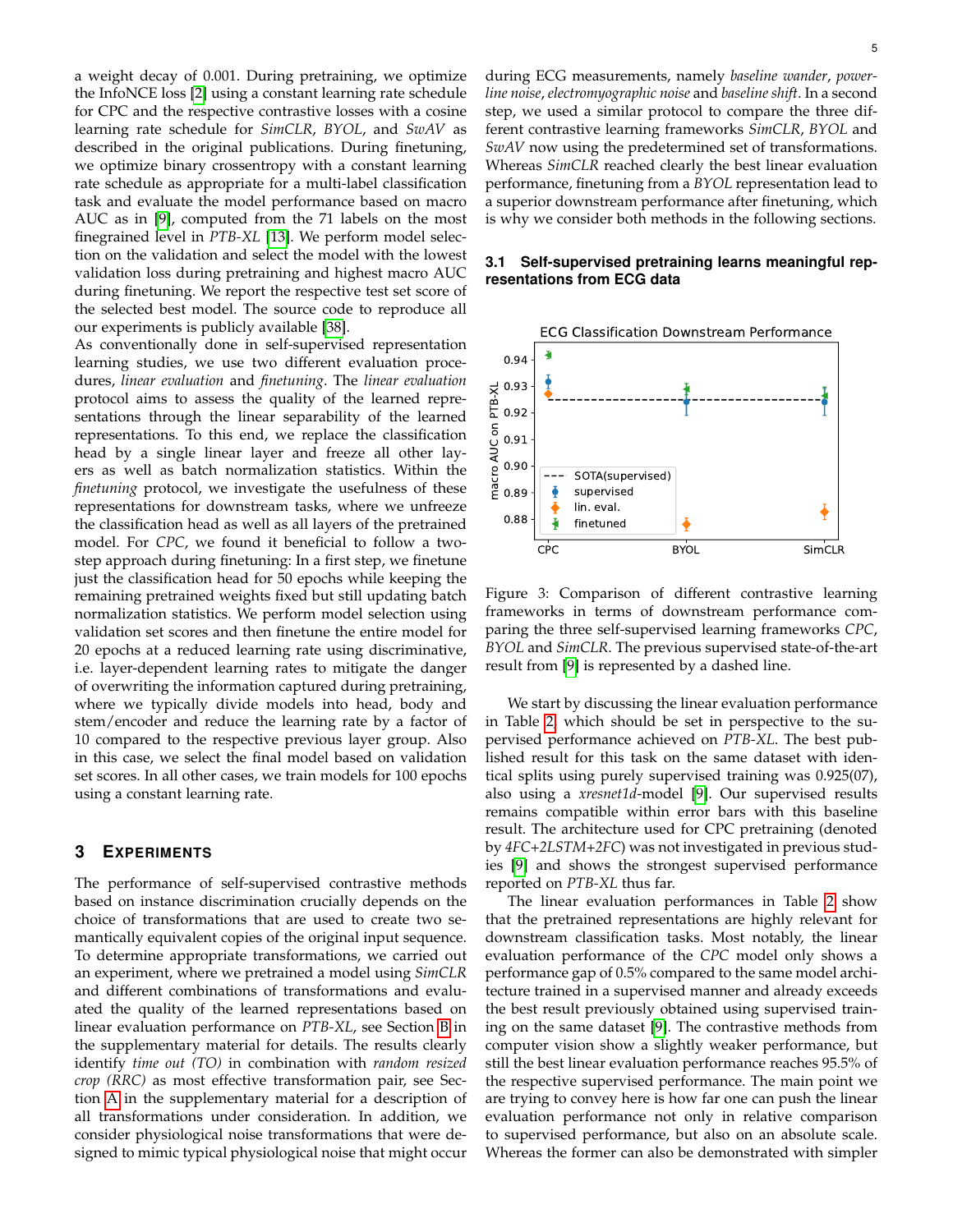<span id="page-5-0"></span>Table 2: Linear evaluation and finetuning performance on a comprehensive clinical downstream ECG classification task (macro AUC on the *PTB-XL* test set). As before, we report mean and standard deviation over 10 finetuning runs.

| method                           | model         | PTB-XL      |            |
|----------------------------------|---------------|-------------|------------|
|                                  |               | lin, eval.  | finetuned  |
| supervised                       | 4FC+2LSTM+2FC | 0.7110(65)  | 0.9318(26) |
| supervised                       | xresnet1d50   | 0.7210(158) | 0.9242(51) |
| CPC (on All)                     | 4FC+2LSTM+2FC | 0.9272(08)  | 0.9418(14) |
| CPC (on PTB-XL)                  | 4FC+2LSTM+2FC | 0.9246(08)  | 0.9395(11) |
| $CPC$ (on $CinC2020$ w/o PTB-XL) | 4FC+2LSTM+2FC | 0.9192(11)  | 0.9401(16) |
| SimCLR (RRC, TO)                 | xresnet1d50   | 0.8828(29)  | 0.9265(33) |
| SimCLR physio.                   | xresnet1d50   | 0.7701(31)  | 0.9258(13) |
| BYOL (RRC,TO)                    | xresnet1d50   | 0.8781(24)  | 0.9290(21) |
| BYOL physio.                     | xresnet1d50   | 0.8295(27)  | 0.9260(25) |

model architectures, the latter requires a certain model complexity. Based on these results, it is justified to claim that self-supervised representation learning is very effective in the ECG domain. To demonstrate the impact of the dataset size, we also report results for pretraining *CPC* just on *PTB-XL* i.e. using only 40% of the original training dataset. As expected, increasing the size of the training dataset leads to improvements in the linear evaluation performance. Again, the reader is referred to Section  $C$  in the supplementary material for details on the impact on the modifications in the original *CPC* architecture and finetuning schedule.

## <span id="page-5-1"></span>**3.2 Self-supervised pretraining improves downstream performance**

In this section, we investigate whether finetuning from selfsupervised representations can potentially lead to improvements in downstream performance as compared to purely supervised training. The results are compiled in Table [2](#page-5-0) and summarized graphically in Figure [3.](#page-4-0) As before, *SimCLR* reaches the best linear evaluation performance whereas it is slightly outperformed by *BYOL* in terms of downstream performance. The considerably better linear evaluation performance of the *CPC* model as compared to *BYOL* and *SimCLR* directly translates into an improved downstream performance. Interestingly, the *SimCLR* and *BYOL* finetuned model performance when using physiological noise during training almost reaches the results from using (RRC,TO) transformations, while a sizable performance gap exists between them in terms of linear evaluation performance. In order to test in how far the overlap between using *PTB-XL* for pretraining and for evaluation leads to an overestimation of the positive effects of pretraining on unseen data, we also investigate the performance of a model pretrained on *CinC2020 w/o PTB-XL*, i.e. *CinC2020* with records from *PTB-XL* excluded, which is comparable in size to *PTB-XL*. On the one hand, the linear evaluation performance after pretraining on *CinC2020 w/o PTB-XL* is lower and does not overlap with the result from pretraining on *PTB-XL*, which supports the initial hypothesis. On the other hand, the seemingly superior representation from pretraining on *PTB-XL* do not translate into a stronger classification performance after finetuning. In fact, finetuning from pretraining on *CinC2020 w/o PTB-XL* even leads to a higher point estimate whereas both results remain consistent within error bars. Hence, these somewhat inconclusive results do not

allow any decisive statements about the initial hypothesis. In particular, it remains difficult to disentangle the effects of overlap of samples in pretraining and finetuning from differences in the distribution of the pretraining datasets, which are rather pronounced as shown in Figure [E1.](#page-14-0)

In all cases, the results from finetuning pretrained models improve over the corresponding supervised results (by 1.0% for *CPC*, by 0.2% for *SimCLR*, and by 0.5% for *BYOL*). Furthermore, it is noticeable that already after the first finetuning step, where just the batch norm statistics and the classification head were adjusted, the *CPC* model reaches performance values around 0.931, i.e. already roughly matches supervised performance. These results provide a clear case for self-supervised learning in the ECG domain.

At this point we find it appropriate to comment on different sources of uncertainty impacting our results. In Table [2,](#page-5-0) we report uncertainties related to the inherent randomness of the training process, which we assess via multiple training runs. In addition to this systematic error, there is also an uncertainty in the final scores due to the finiteness and the particular sample distribution of the test set. As in [\[9\]](#page-8-8), we assess this error via empirical bootstrapping on the test set using 1000 bootstrap iterations and evaluate 95% confidence intervals. For finetuning after selfsupervised pretraining we find confidence intervals  $\pm 0.006$  $(\pm 0.008$  for linear evaluation) as opposed to  $\pm 0.008$  for training from scratch with only minor variations between different runs. This statistical error therefore represents the dominant source of uncertainty, which provides a strong argument for larger ECG evaluation datasets. As in [\[9\]](#page-8-8), we check if the confidence interval for the difference between finetuning following pretraining and training from scratch encloses only positive values, which would indicate that the performance improvement is statistically significant. We investigated the improvements for every combination of the 10 models that were finetuned from the model pretrained on *All* and 10 models trained in a supervised fashion, combining both sources of uncertainty in a single analysis. In 90% of these 100 comparisons, pretraining led to a statistically significant improvement, underscoring the positive effects of self-supervised pretraining.

In Figure [4,](#page-6-0) we break down the macro AUC values of the best performing model by ECG statement. Per statement, we present both the performance of the supervised trained model (in color) and the improvement (in black) that occurs through self-supervised training. Moreover, we color the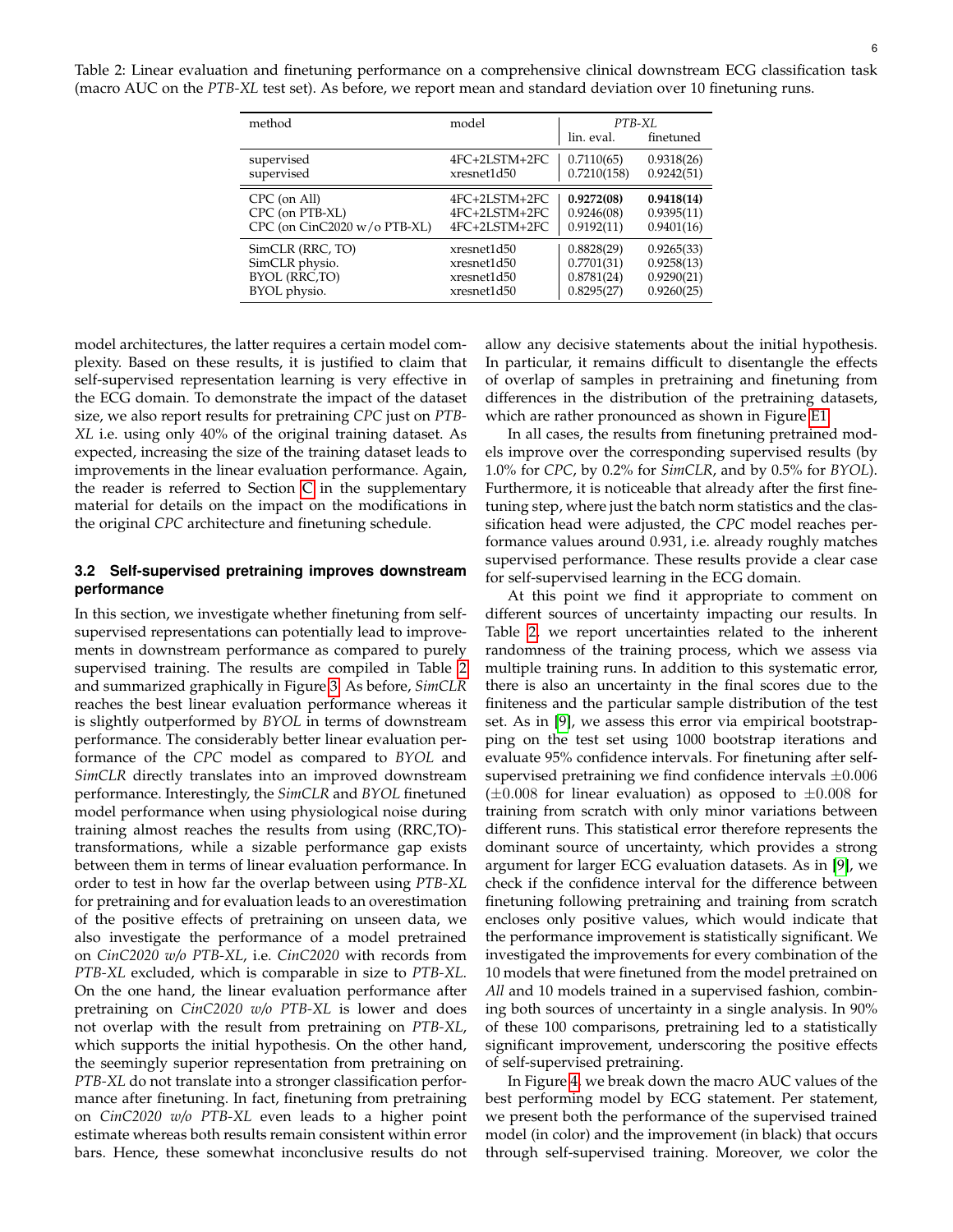<span id="page-6-0"></span>

Figure 4: Individual label AUCs for a *4FC+2LSTM+2FC*model from supervised training (in color, sorted in descending order) and the corresponding improvements through self-supervised training with *CPC* (in black).

statements by their respective super class (for diagnostic statements), or mark them as rhythm or form statement and sort them according to the supervised performance. In terms of improvements through self-supervised pretraining, the largest average gains are observed for form and rhythm statements, see Figure [D1,](#page-14-1) which supports the hypothesis that different pathologies tend to profit differently from selfsupervised pretraining. This effect is superimposed by a different effect that is visible from Figure [4,](#page-6-0) which indicates that the gains through pretraining show a negative correlation with the performance level before pretraining, i.e. ECG statements with low supervised performance tend to profit more from self-supervised pretraining, see Figure [D2](#page-14-2) for an explicit demonstration.

As a final remark, one has to consider the different sizes of models under consideration. Whereas the *CPC*model during finetuning comprises 5.8M parameters, the *xresnet1d50* only counts 930K parameters, which might suggest that part of the gap between *CPC* and *BYOL/SimCLR* can at least partially be attributed to a difference in model capacity. However, in preliminary experiments we saw no indications of strong performance increases with wider or deeper models. It remains to see how the performance of *SimCLR* and *BYOL* scales on larger datasets. On the contrary, for the *4FC+2LSTM+2FC*-models, the model capacity is in-

<span id="page-6-1"></span>

Figure 5: Finetuning downstream performance on PTB-XL dataset of a *4FC+2LSTM+2FC*-model pretrained using *CPC* compared to its supervised counterpart. The finetuning was performed for different number of training folds, ranging from 1-8 folds. We used 10 runs for 8 folds as before and 3 runs for 7 folds or fewer. The plot shows the mean performance as a solid line and one standard deviation around it as a shaded band. To guide the eye, we indicate the performance of the supervised model trained on 8(4) folds performance on the full training set by a dashed(solid) line .

strumental to reach its very high performance, see Section [C.](#page-13-0) A serious disadvantage of *CPC* is the sequential nature of the LSTM, which leads to slow training times. The training times are not directly comparable due to the different nature of the tasks, but give at least a hint. *CPC* models were pretrained for 200 epochs, which took approximately 6 days on a single Tesla V100 GPU. *SimCLR* and *BYOL* pretraining was performed for 2000 epochs using batch sizes of 8192 with approximate runtimes of 15h and 13h on a single Tesla V100 GPU, respectively. Performing 50+20(100) epochs of finetuning for the *4FC+2LSTM+2FC*(*xresnet1d50*)-model takes approximately 25(10) minutes on the mentioned hardware.

## <span id="page-6-2"></span>**3.3 Self-supervised pretraining improves downstream data efficiency**

Another potential advantage of self-supervised pretraining lies in a potentially improved data efficiency when finetuned on a downstream task. This is a particularly relevant case for medical applications, where high-quality labels are hard to obtain. To investigate this claim in detail, we compare the performance of different pretrained models from self-supervised representations to models trained from scratch in purely supervised fashion while varying the number of training folds from the original 8 folds to a single fold. This can be read off for example from the number of training folds where the pretrained model reaches the same performance as the supervised model trained on the full dataset. In the case of *CPC*, this point is reached approximately at 5 folds or equivalently approximately 62% of the training data. The performance level of the supervised models at 4 folds is approximately reached by the pretrained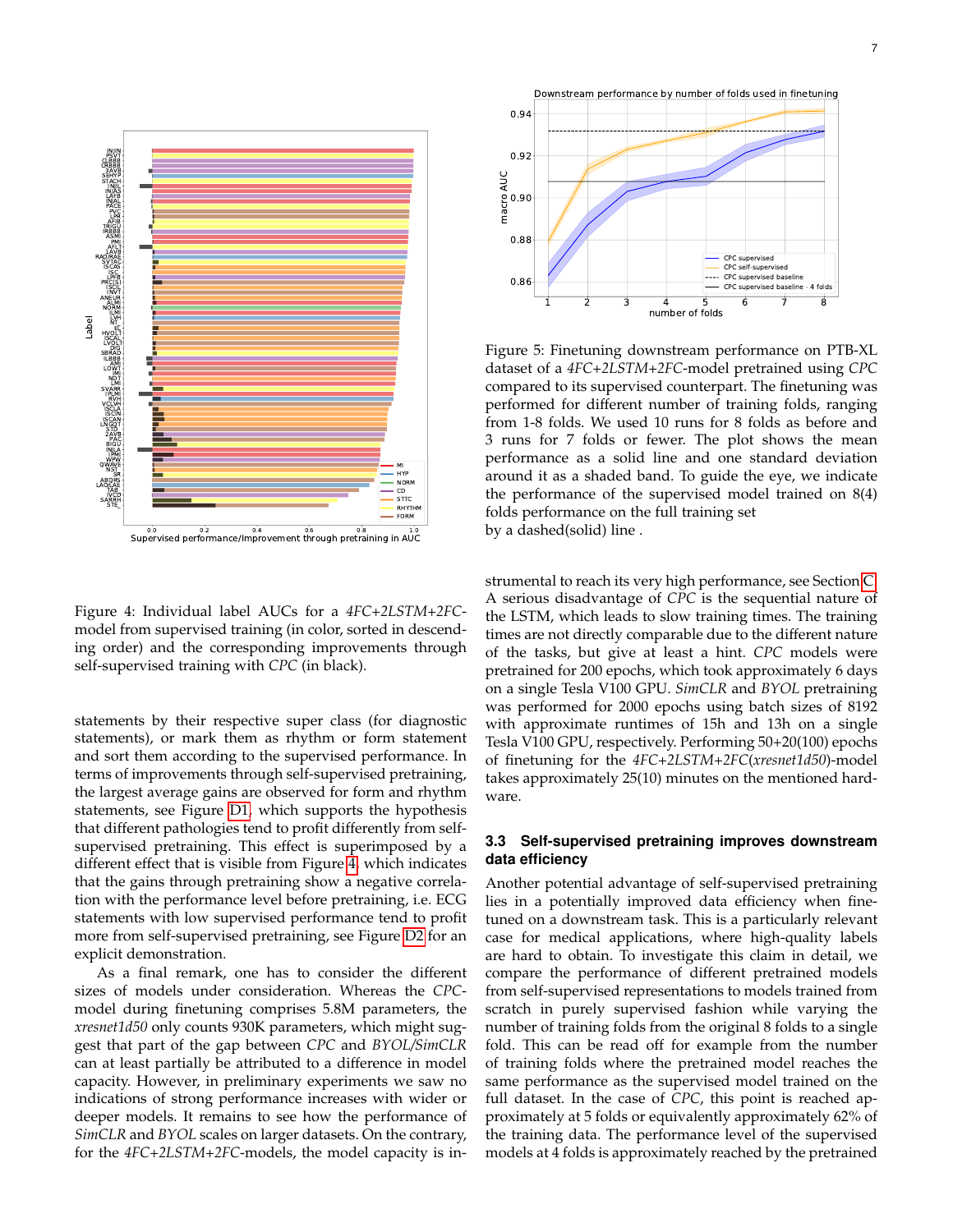<span id="page-7-0"></span>

Figure 6: Evaluating the impact of noise on pretrained and purely supervised trained classifiers. We induced typical physiological noise at different strength levels to the test set.

model trained only on two folds i.e. 50% of the training data. For *BYOL* and *SimCLR*, the effect is still present but much less pronounced due to the closer proximity of the pretrained and the purely supervised results on the full training set. Figure [5](#page-6-1) nicely illustrates another advantage of self-supervised pretraining, namely the performance across different training runs is much more stable compared to purely supervised training, as visible from considerably reduced error bands, most crucially influenced by the twostep finetuning procedure in combination with discriminative learning rates, see also Section [C](#page-13-0) in the supplementary material.

## <span id="page-7-1"></span>**3.4 Self-supervised pretraining improves robustness of downstream classifiers**

In addition to quantitative performance and data efficiency, robustness is one of the key quality quality criteria for machine learning models. Here, we focus on robustness against input perturbations. It is well known that certain types of noise tend to occur in ECG data as a consequence of the measurement process and physiological interference [\[39\]](#page-9-14), [\[40\]](#page-9-15). In Section [A](#page-10-0) in the supplementary material, we briefly review typical kinds of ECG noise and propose simple ways of parameterizing them. For simplicity, we just superimpose the different noise types and the original ECG waveform. We define different noise levels by adjusting the amplitudes of these noise transformations and evaluate the performance of the models from the previous sections on perturbed versions of the original test set. We also indicate signal-to-noise-ratios (SNRs) corresponding to the different noise levels, where we identify the signal with the original ECG waveform. However, one has to keep in mind that this assessment neglects the noise inherent in the original measurement, which implies that the given SNRs only upperbound the actual values.

The goal is to investigate if pretrained models are less susceptible to physiological noise. The results in Figure [6](#page-7-0) reveal an interesting pattern: For the *4FC+2LSTM+2FC*models, the *CPC*-pretrained model shows a considerably improved robustness to noise compared to its supervised counterpart. However, both models turn out to be less robust than the considerably less complex *xresnet1d*-models. For the latter, the *BYOL*-pretrained model with physiological noise shows the strongest overall performance and also performs considerably stronger than the corresponding supervised model, which is to a certain degree an expected result as the model experienced a comparable kind of noise during pretraining. This result provides a strong argument for pretraining with domain-specific noise transformations even if it comes at the cost of a slight performance loss compared to the best-performing pretraining procedure during noiseless evaluation, see Table [2.](#page-5-0) Somewhat surprisingly, the *BYOL*-pretraining with the artificial (RRC,TO) transformation even lead to a reduced robustness compared to the supervised *xresnet1d50*. As a final remark, the noise levels 3 and beyond are already strongly dominated by noise and correspond to situations that will rarely be encountered in real-world scenarios.

#### **3.5 Implications of the results**

Even though we discussed the implications of our findings on a technical level, we find it appropriate to also briefly comment on the broader implications of our results. Section [3.1](#page-4-1) addresses the question how far one can push the linear evaluation performance and demonstrates that selfsupervised learning can be implemented effectively in the domain of ECG data. In terms of (clinical) impact, however, it is primarily a necessary prerequisite for the following investigations: Section [3.2](#page-5-1) shows that self-supervised pretraining improves the predictive performance compared to training from scratch. Most importantly, breaking down the improvements according to individual diagnoses shows that underperforming diagnoses when training from scratch profit most from self-supervised pretraining. This is an encouraging sign as it entails the prospects to eventually train models on even finer and hence less populated label hierarchies and/or to tackle rare diseases, for which only a very limited number of labeled samples exist in the first place. Section [3.3](#page-6-2) demonstrates that the improvements achieved through pretraining directly translate into an improved label efficiency. This is also an encouraging result for the broader ECG research community given the growing but still compared to commercial ECG datasets small sample size available from freely accessible ECG datasets with high label quality. Finally, Section [3.4](#page-7-1) stresses that self-supervised pretraining leads benefits such as improved robustness that go beyond quantitative performance and that are also very desirable in clinical applications.

#### **4 SUMMARY AND CONCLUSIONS**

In this work, we put forward a comprehensive assessment of self-supervised representation learning on 12-lead clinical ECG data. Even though self-supervised algorithms have been applied successfully in computer vision and speech, ECG is a different data modality, where the degree to which self-supervised learning works is not clear from the onset.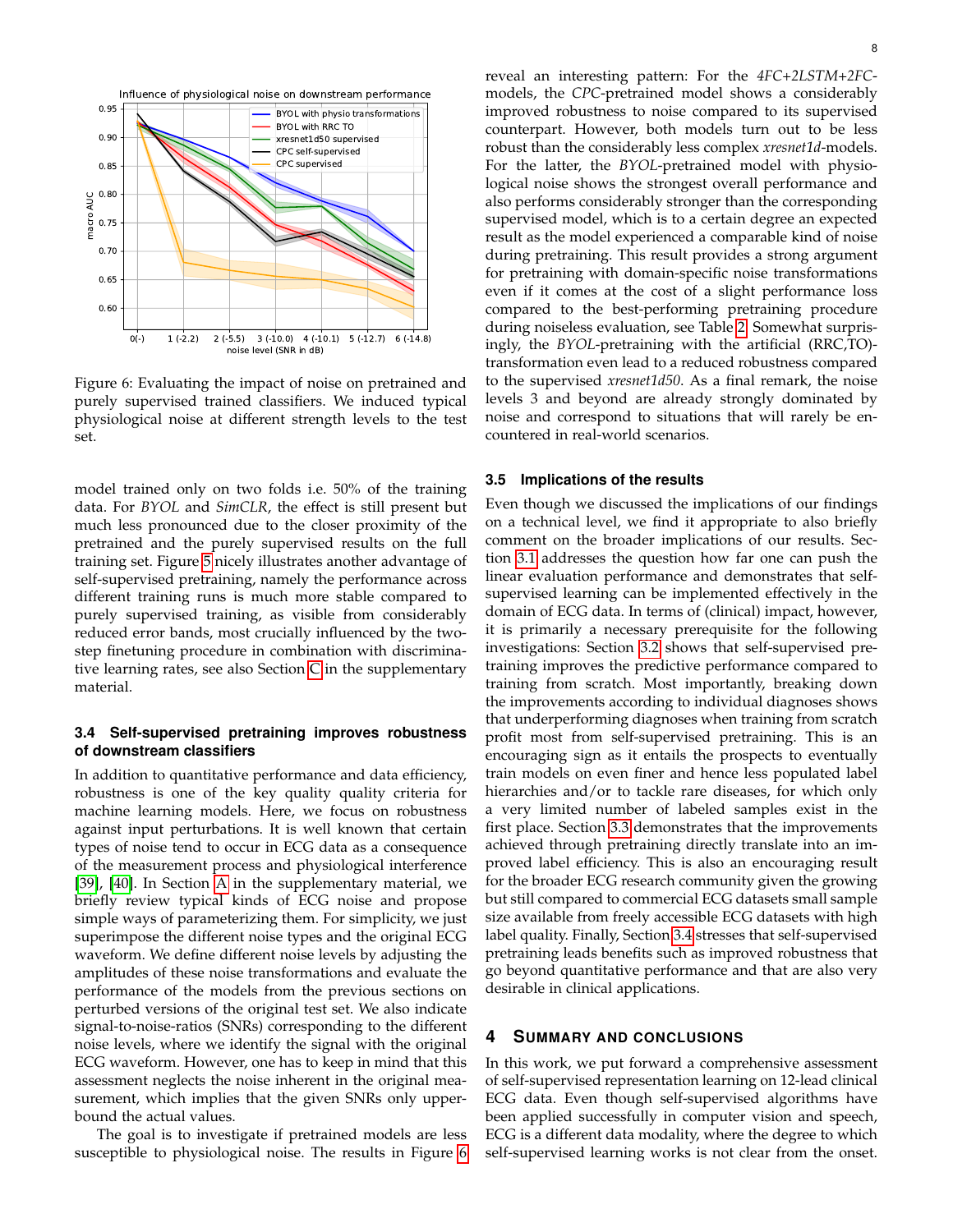Upon adapting self-supervised representation learning to the ECG domain, self-supervised learning turns out to be very effective: Self-supervised representations (via *CPC*) reach scores that only fall behind 0.5% supervised performance during linear evaluation and lead to improvements of 1.0% compared to supervised performance during finetuning, which represents a significant increase in 90% of the time within an analysis incorporating both systematic as well as statistical uncertainties. The sizable performance gap translates into an improved label efficiency, i.e. the pretrained model reaches the same performance as the supervised model but using only roughly 50-60% of the samples. We also investigate the impact of self-supervised pretraining on the robustness of the corresponding finetuned classifiers against physiological noise. We find increased robustness for most pretrained models compared to the corresponding models trained from scratch, but particularly for those that were pretrained using domain-specific noise transformations. This provides a strong case for the use of domainspecific noise transformations during pretraining.

To summarize, self-supervised learning is one path towards more robust and more label-efficient training procedures, which might alleviate the problem of label scarcity, which is particularly pressing in medical applications. In this work, we demonstrated clear advantages in terms of quantitative performance, label efficiency and robustness. It will be interesting if these carry over to further quality dimensions. We see our work as a first step towards measurable progress in the field of representation learning for 12-lead ECGs. All used datasets and the source code underlying our study are publicly available [\[38\]](#page-9-13).

#### **DECLARATION OF COMPETING INTEREST**

The authors declare that they have no known competing financial interests or personal relationships that could have appeared to influence the work reported in this paper.

#### **ACKNOWLEDGMENTS**

This work was supported by the Bundesministerium für Bildung und Forschung through the BIFOLD - Berlin Institute for the Foundations of Learning and Data (ref. 01IS18025A and ref. 01IS18037A) and 18HLT07 MedalCare. The project 18HLT07 MedalCare has received funding from the EMPIR programme co-financed by the participating states and from the European Union's Horizon 2020 research and innovation programme.

## **REFERENCES**

- <span id="page-8-0"></span>[1] J. Devlin, M.-W. Chang, K. Lee, and K. Toutanova, "BERT: Pretraining of deep bidirectional transformers for language understanding," in *Proceedings of the 2019 Conference of the North American Chapter of the Association for Computational Linguistics: Human Language Technologies, Volume 1 (Long and Short Papers)*. Minneapolis, Minnesota: Association for Computational Linguistics, Jun. 2019, pp. 4171–4186.
- <span id="page-8-1"></span>[2] A. van den Oord, Y. Li, and O. Vinyals, "Representation learning with contrastive predictive coding," *arXiv preprint 1807.03748*, 2018.
- <span id="page-8-2"></span>[3] T. Chen, S. Kornblith, M. Norouzi, and G. Hinton, "A simple framework for contrastive learning of visual representations," in *International Conference on Machine Learning*, 2020.
- <span id="page-8-3"></span>[4] E. Wilkins, L. Wilson, K. Wickramasinghe, P. Bhatnagar, J. Leal, R. Luengo-Fernandez, R. Burns, M. Rayner, and N. Townsend, *European Cardiovascular Disease Statistics 2017*. Belgium: European Heart Network, 2 2017.
- <span id="page-8-4"></span>[5] CDC, "National Ambulatory Medical Care Survey: 2016 National Summary Tables," Centers for Disease Control and Prevention, Tech. Rep., 2019.
- <span id="page-8-5"></span>[6] S. M. Salerno, P. C. Alguire, and H. S. Waxman, "Competency in interpretation of 12-lead electrocardiograms: A summary and appraisal of published evidence," *Annals of Internal Medicine*, vol. 138, no. 9, p. 751, May 2003.
- <span id="page-8-6"></span>[7] A. H. Kashou, W.-Y. Ko, Z. I. Attia, M. S. Cohen, P. A. Friedman, and P. A. Noseworthy, "A comprehensive artificial intelligence–enabled electrocardiogram interpretation program," *Cardiovascular Digital Health Journal*, vol. 1, no. 2, pp. 62–70, Sep. 2020.
- <span id="page-8-7"></span>[8] A. H. Ribeiro, M. H. Ribeiro, G. M. M. Paixão, D. M. Oliveira, P. R. Gomes, J. A. Canazart, M. P. S. Ferreira, C. R. Andersson, P. W. Macfarlane, W. Meira, T. B. Schön, and A. L. P. Ribeiro, "Automatic diagnosis of the 12-lead ECG using a deep neural network," *Nature Communications*, vol. 11, no. 1, Apr. 2020.
- <span id="page-8-8"></span>[9] N. Strodthoff, P. Wagner, T. Schaeffter, and W. Samek, "Deep learning for ECG analysis: Benchmarks and insights from PTB-XL," *IEEE Journal of Biomedical and Health Informatics*, vol. 25, no. 5, pp. 1519–1528, 2021.
- <span id="page-8-9"></span>[10] S. Azizi, B. Mustafa, F. Ryan, Z. Beaver, J. Freyberg, J. Deaton, A. Loh, A. Karthikesalingam, S. Kornblith, T. Chen, V. Natarajan, and M. Norouzi, "Big self-supervised models advance medical image classification," *arXiv preprint 2101/05224*, 2021.
- <span id="page-8-10"></span>[11] S. Hong, Y. Zhou, J. Shang, C. Xiao, and J. Sun, "Opportunities and challenges of deep learning methods for electrocardiogram data: A systematic review," *Computers in Biology and Medicine*, vol. 122, p. 103801, Jul. 2020.
- <span id="page-8-11"></span>[12] A. Mincholé and B. Rodriguez, "Artificial intelligence for the electrocardiogram," *Nature Medicine*, vol. 25, no. 1, pp. 22–23, Jan. 2019.
- <span id="page-8-12"></span>[13] P. Wagner, N. Strodthoff, R.-D. Bousseljot, D. Kreiseler, F. I. Lunze, W. Samek, and T. Schaeffter, "PTB-XL, a large publicly available electrocardiography dataset," *Scientific Data*, vol. 7, no. 1, p. 154, 2020.
- <span id="page-8-13"></span>[14] A. Y. Hannun, P. Rajpurkar, M. Haghpanahi, G. H. Tison, C. Bourn, M. P. Turakhia, and A. Y. Ng, "Cardiologist-level arrhythmia detection and classification in ambulatory electrocardiograms using a deep neural network," *Nature Medicine*, vol. 25, no. 1, pp. 65–69, Jan. 2019.
- <span id="page-8-14"></span>[15] K. He, H. Fan, Y. Wu, S. Xie, and R. Girshick, "Momentum contrast for unsupervised visual representation learning," in *Proceedings of the IEEE/CVF Conference on Computer Vision and Pattern Recognition*, 2020, pp. 9729–9738.
- [16] X. Chen, H. Fan, R. Girshick, and K. He, "Improved baselines with momentum contrastive learning," *arXiv preprint 2003.04297*, 2020.
- <span id="page-8-20"></span>[17] J.-B. Grill, F. Strub, F. Altché, C. Tallec, P. H. Richemond, E. Buchatskaya, C. Doersch, B. A. Pires, Z. D. Guo, M. G. Azar, B. Piot, K. Kavukcuoglu, R. Munos, and M. Valko, "Bootstrap your own latent: A new approach to self-supervised learning, in *Advances in Neural Information Processing Systems*, 2020.
- <span id="page-8-15"></span>[18] M. Caron, I. Misra, J. Mairal, P. Goyal, P. Bojanowski, and A. Joulin, "Unsupervised learning of visual features by contrasting cluster assignments," in *Advances in Neural Information Processing Systems*, 2020.
- <span id="page-8-16"></span>[19] Y.-A. Chung, W.-N. Hsu, H. Tang, and J. Glass, "An unsupervised autoregressive model for speech representation learning," *Proc. Interspeech 2019*, pp. 146–150, 2019.
- [20] M. A. C. Blandón and O. Räsänen, "Analysis of predictive coding models for phonemic representation learning in small datasets, *ICML Workshop on Self-supervision in Audio and Speech*, 2020.
- <span id="page-8-17"></span>[21] L. van Staden and H. Kamper, "A comparison of self-supervised speech representations as input features for unsupervised acoustic word embeddings," in *2021 IEEE Spoken Language Technology Workshop (SLT)*. IEEE, 2021, pp. 927–934.
- <span id="page-8-18"></span>[22] S. Schneider, A. Baevski, R. Collobert, and M. Auli, "wav2vec: Unsupervised pre-training for speech recognition," in *Proc. Interspeech 2019*, Apr 2019.
- <span id="page-8-19"></span>[23] A. Baevski, H. Zhou, A. Mohamed, and M. Auli, "wav2vec 2.0: A framework for self-supervised learning of speech representations," in *Advances in Neural Information Processing Systems*, 2020.
- <span id="page-8-21"></span>[24] W. Falcon and K. Cho, "A framework for contrastive self-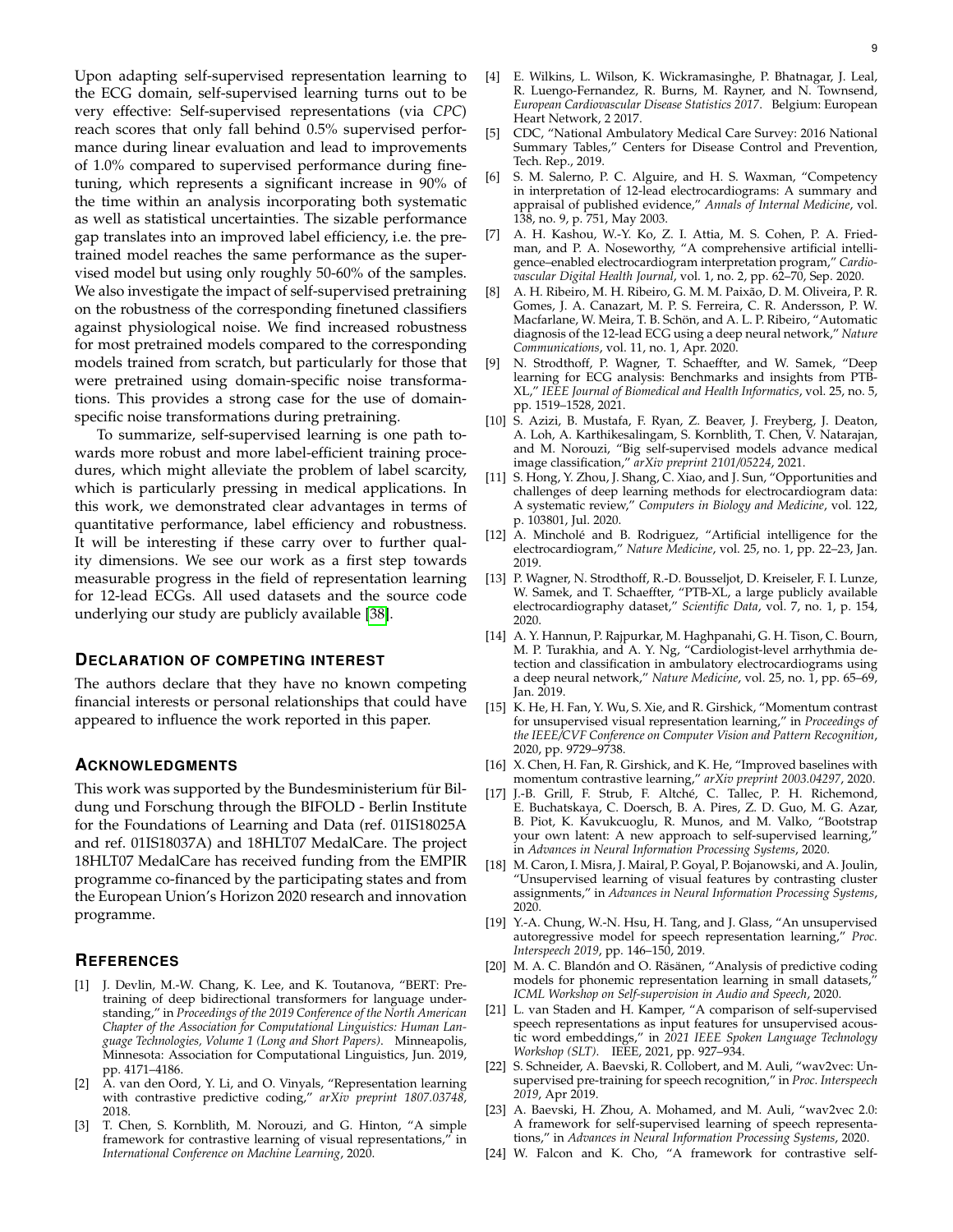supervised learning and designing a new approach," *arXiv preprint arXiv:2009.00104*, 2020.

- <span id="page-9-0"></span>[25] T. He, Z. Zhang, H. Zhang, Z. Zhang, J. Xie, and M. Li, "Bag of tricks for image classification with convolutional neural networks," in *Proceedings of the IEEE Conference on Computer Vision and Pattern Recognition*, 2019, pp. 558–567.
- <span id="page-9-1"></span>[26] S. Hochreiter and J. Schmidhuber, "Long short-term memory," *Neural computation*, vol. 9, no. 8, pp. 1735–1780, 1997.
- <span id="page-9-2"></span>[27] J. Howard and S. Ruder, "Universal language model fine-tuning for text classification," in *Proceedings of the 56th Annual Meeting of the Association for Computational Linguistics (Volume 1: Long Papers)* . Melbourne, Australia: Association for Computational Linguistics, Jul. 2018, pp. 328–339.
- <span id="page-9-3"></span>[28] Y. Yuan, G. Xun, Q. Suo, K. Jia, and A. Zhang, "Wave2vec: Deep representation learning for clinical temporal data," *Neurocomputing*, vol. 324, pp. 31–42, Jan. 2019.
- <span id="page-9-5"></span>[29] J. Y. Cheng, H. Goh, K. Dogrusoz, O. Tuzel, and E. Azemi, "Subject-aware contrastive learning for biosignals," *arXiv preprint 2007.04871*, 2020.
- <span id="page-9-8"></span>[30] P. Sarkar and A. Etemad, "Self-supervised ECG representation learning for emotion recognition," *IEEE Transactions on Affective Computing*, pp. 1–1, 2020.
- <span id="page-9-4"></span>[31] D. Kiyasseh, T. Zhu, and D. A. Clifton, "Clocs: Contrastive learning of cardiac signals across space, time, and patients," *arXiv preprint 2005.13249*, 2020.
- <span id="page-9-6"></span>[32] H. Banville, I. Albuquerque, A. Hyvarinen, G. Moffat, D.-A. Engemann, and A. Gramfort, "Self-supervised representation learning from electroencephalography signals," in *2019 IEEE 29th International Workshop on Machine Learning for Signal Processing (MLSP)*. IEEE, Oct. 2019.
- <span id="page-9-7"></span>[33] H. Banville, O. Chehab, A. Hyvärinen, D.-A. Engemann, and A. Gramfort, "Uncovering the structure of clinical EEG signals with self-supervised learning," *Journal of Neural Engineering*, vol. 18, no. 4, p. 046020, mar 2021.
- <span id="page-9-9"></span>[34] E. A. P. Alday, A. Gu, A. J. Shah, C. Robichaux, A.-K. I. Wong, C. Liu, F. Liu, A. B. Rad, A. Elola, S. Seyedi, Q. Li, A. Sharma, G. D. Clifford, and M. A. Reyna, "Classification of 12-lead ECGs: the PhysioNet/computing in cardiology challenge 2020," *Physiological Measurement*, vol. 41, no. 12, p. 124003, Jan. 2021.
- <span id="page-9-10"></span>[35] J. Zheng, J. Zhang, S. Danioko, H. Yao, H. Guo, and C. Rakovski, "A 12-lead electrocardiogram database for arrhythmia research covering more than 10, 000 patients," *Scientific Data*, vol. 7, no. 1, Feb. 2020.
- <span id="page-9-11"></span>[36] A. L. Goldberger, L. A. N. Amaral, L. Glass, J. M. Hausdorff, P. C. Ivanov, R. G. Mark, J. E. Mietus, G. B. Moody, C.-K. Peng, and H. E. Stanley, "PhysioBank, PhysioToolkit, and PhysioNet," *Circulation* , vol. 101, no. 23, pp. e215–e220, 2000.
- <span id="page-9-12"></span>[37] I. Loshchilov and F. Hutter, "Decoupled weight decay regularization," in *International Conference on Learning Representations*, 2019.
- <span id="page-9-13"></span>[38] T. Mehari and N. Strodthoff, 2021. [Online]. Available: <https://github.com/hhi-aml/ecg-selfsupervised>
- <span id="page-9-14"></span>[39] G. Friesen, T. Jannett, M. Jadallah, S. Yates, S. Quint, and H. Nagle, "A comparison of the noise sensitivity of nine QRS detection algorithms," *IEEE Transactions on Biomedical Engineering*, vol. 37, no. 1, pp. 85–98, 1990.
- <span id="page-9-15"></span>[40] G. Lenis, N. Pilia, A. Loewe, W. H. W. Schulze, and O. Dössel, "Comparison of baseline wander removal techniques considering the preservation of ST changes in the ischemic ECG: A simulation study," *Computational and Mathematical Methods in Medicine*, vol. 2017, pp. 1–13, 2017.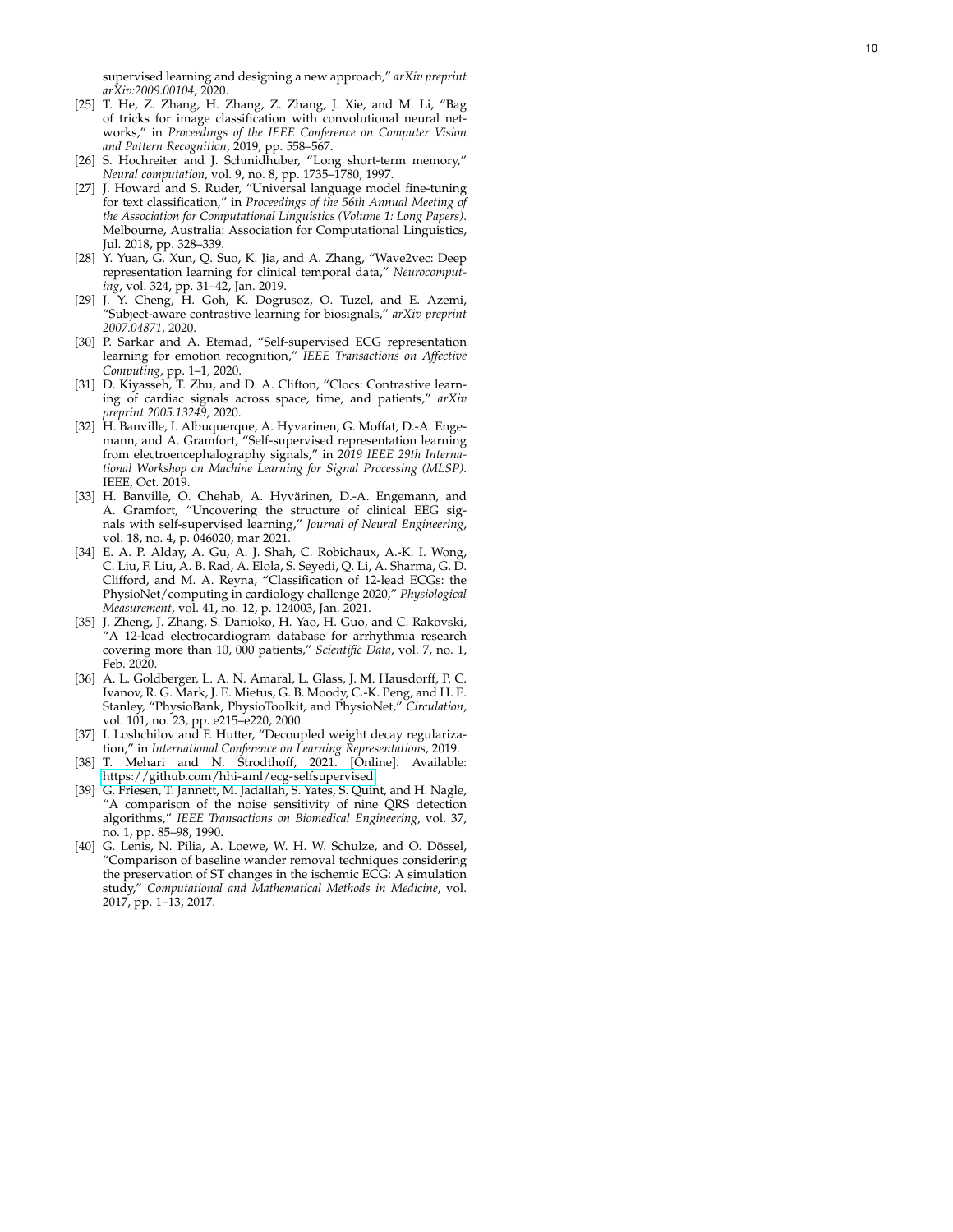# <span id="page-10-0"></span>**APPENDIX A**

# **TRANSFORMATIONS USED DURING PRETRAINING**

In this section, we address the transformations used for the presented computer vision-based self-supervised learning methods (SimCLR, BYOL, SwAV). We distinguish between artificial transformations (Section [\\*](#page-10-1) ), which are partially adapted versions of the transformations used in [\[3\]](#page-8-2) or transformations specific to time series, and physiological transformations (Section [†\)](#page-10-2), which are more realistic perturbations that occur due to inaccuracies in the measurement process.

Figure [A1](#page-11-0) and Figure [A1](#page-12-1) depict single-lead examples for each of the artificial and physiological transformations, respectively.

#### <span id="page-10-1"></span>**A.1 Artificial transformations**

A.1.0.1 Gaussian noise: *Gaussian noise* describes the addition of zero-mean Gaussian noise to all channels. The standard deviation  $\sigma$  of the noise is the only parameter of the transformation. We used  $\sigma = 0.01$  mV in our experiments.

A.1.0.2 Gaussian blur: *Gaussian blur* describes the application of a one-dimensional Gaussian kernel  $k$  to the ECG signal, which results in a blurred version of the signal. More specifically, We used a kernel with entries  $(0.1, 0.2, 0.4, 0.2, 0.1)$  in our experiments.

A.1.0.3 Channel resize: *Channel resize* multiplies the *i*-th channel of the signal by the factor  $c_i = b_i^a$ , where  $b$  is the only parameter of the transformation and  $a_i$  is uniformly sampled from  $[-1, 1]$ , such that  $\mathbb{E}[c_i] = 1$ . In our experiments we chose  $b = 3$ . *Channel resize* can be seen as an analogue of color transformations in computer vision.

A.1.0.4 Random resized crop: *Random resized crop* crops a random contiguous segment of the signal and rescales it to its original size. We sample the crop parameter p uniformly from the range  $(l, m)$ , where  $(l, m)$  are the parameters of the transformation. In our experiments we used  $(l, m) = (0.5, 1.0)$ , that is we cropped the signals to portions between 50%-100%.

A.1.0.5 Time out: *Timeout* [\[29\]](#page-9-5) sets a random contiguous segment of the signal to zero. It accepts as parameters a range  $(t_l,t_u)$ , from which the timeout parameter  $t$  is uniformly sampled. The parameter describes how much of the signal will be set to zero. In our experiments, we used  $(t_l, t_u) = [0.0, 0.5]$ , therefore we set up to 50% of the signal to zero.

A.1.0.6 Dynamic time warp: *Dynamic time warp* stretches and squeezes random contiguous segments of the signal along the x-axis. The parameters are the number of warps  $w$  and the radius  $r$  of the warps (in timesteps). We used  $w = 3$  and  $r = 10$ .

#### <span id="page-10-2"></span>**A.2 ECG-specific physiological noise transformations**

A.2.0.1 Baseline wander: Baseline wander is a lowfrequency ECG artifact that arises from respiration, electrically charged electrodes or movement of the patient. Here,

<span id="page-10-3"></span>Table 3: Mapping of noise levels to corresponding parameters of physiological transformations.

| noise level | $C_{\text{max,blw}}$ | $C_{\text{max,pln}}$ | $C_{\text{max,emm}}$ | $C_{\text{max,bls}}$ | <b>SNR</b> |
|-------------|----------------------|----------------------|----------------------|----------------------|------------|
| 1           | 0.05                 | 0.25                 | 0.1                  | 0.5                  | $-2.2$     |
| 2           | 0.1                  | 0.5                  | 0.2                  |                      | $-5.5$     |
| 3           | 0.1                  |                      | 0.2                  | 2                    | $-10.0$    |
| 4           | 0.2                  |                      | 0.4                  | 2                    | $-10.1$    |
| 5           | 0.2                  | 1.5                  | 0.4                  | 2.5                  | $-12.7$    |
| 6           | 0.3                  |                      | 0.5                  | 3                    | $-14.8$    |

we follow [\[40\]](#page-9-15) and model it as a superposition of different sinusoidal components:

$$
n_{\text{blw}}(t)_i = Cc_i \sum_{k=1}^{K} a_k \cos(2\pi tk \Delta f + \phi_k), \quad (1)
$$

where  $C, a_k, \phi_k$  are uniform random numbers with ranges  $[0, C_{\text{max,blw}}]$ ,  $[0, 1]$ , and  $[0, 2\pi]$ . We use  $\Delta f = 0.01$  Hz,  $f_c =$  $0.05 \textrm{ Hz}$  and  $K = \lfloor \Delta f / f_c \rceil$ .  $c_i$ , where the index  $i$  designates the ith lead, is drawn from a standard normal distribution and modulated by a random sign.

A.2.0.2 Powerline noise: Powerline noise describes powerline interference pickup at  $f_n = 50$  Hz and its higher harmonics [\[39\]](#page-9-14). Here, it is modeled as

$$
n_{\text{pln}}(t)_i = C c_i \sum_{k=1}^{K} a_k \cos(2\pi tk f_n + \phi_1), \tag{2}
$$

with  $K = 3$  and variables as defined above except for  $c_i$ , which is drawn from a uniform distribution over  $[-1, 1]$  in this case and  $C$ , which is a uniform random number drawn from  $[0, C_{\text{max,pln}}]$ .

A.2.0.3 Electromyographic noise: Electromyographic describes high-frequency noise typically caused by muscle contractions [\[39\]](#page-9-14). Here, we simply model it as Gaussian noise:

$$
n_{\rm emn}(t)_i = \beta \,, \tag{3}
$$

where  $\beta$  is drawn from a normal distribution with mean zero and variance  $C_{\text{max,emm}}$ .

A.2.0.4 Baseline shift: Baseline shift describes baseline changes through electrode-skin impedance changes through electrode motion [\[39\]](#page-9-14). Following [\[39\]](#page-9-14), we model this type of noise by sampling a stepwise function  $\text{swf}(t)$ . In our case, it is created as follows: We determine the number of segments by drawing a random integer from [0,  $\lceil \text{bls}_{\text{max}} \cdot L / f_s \rceil$ ], where  $\text{bls}_{\text{max}} = 0.3s^{-1}$ , L is the length of the segment (in timesteps) and  $f_s$  is the sampling frequency. For each segment, we add a step function with non-zero values at a segment with length drawn from a normal distribution with mean  $f_s$ bls<sub>len,mean</sub> and standard deviation  $0.2 \cdot f_s \cdot \text{bls}_{\text{len,mean}}$ , where  $\text{bls}_{\text{len,mean}} = 3$ s. The amplitude of each segment determined in this way is drawn from a random uniform distribution. Given, the sampled stepwise constant function  $\text{swf}(t)$ , one defines the baseline shift noise via

$$
n_{\text{bls}}(t)_i = Cc_i \text{swf}(t) , \qquad (4)
$$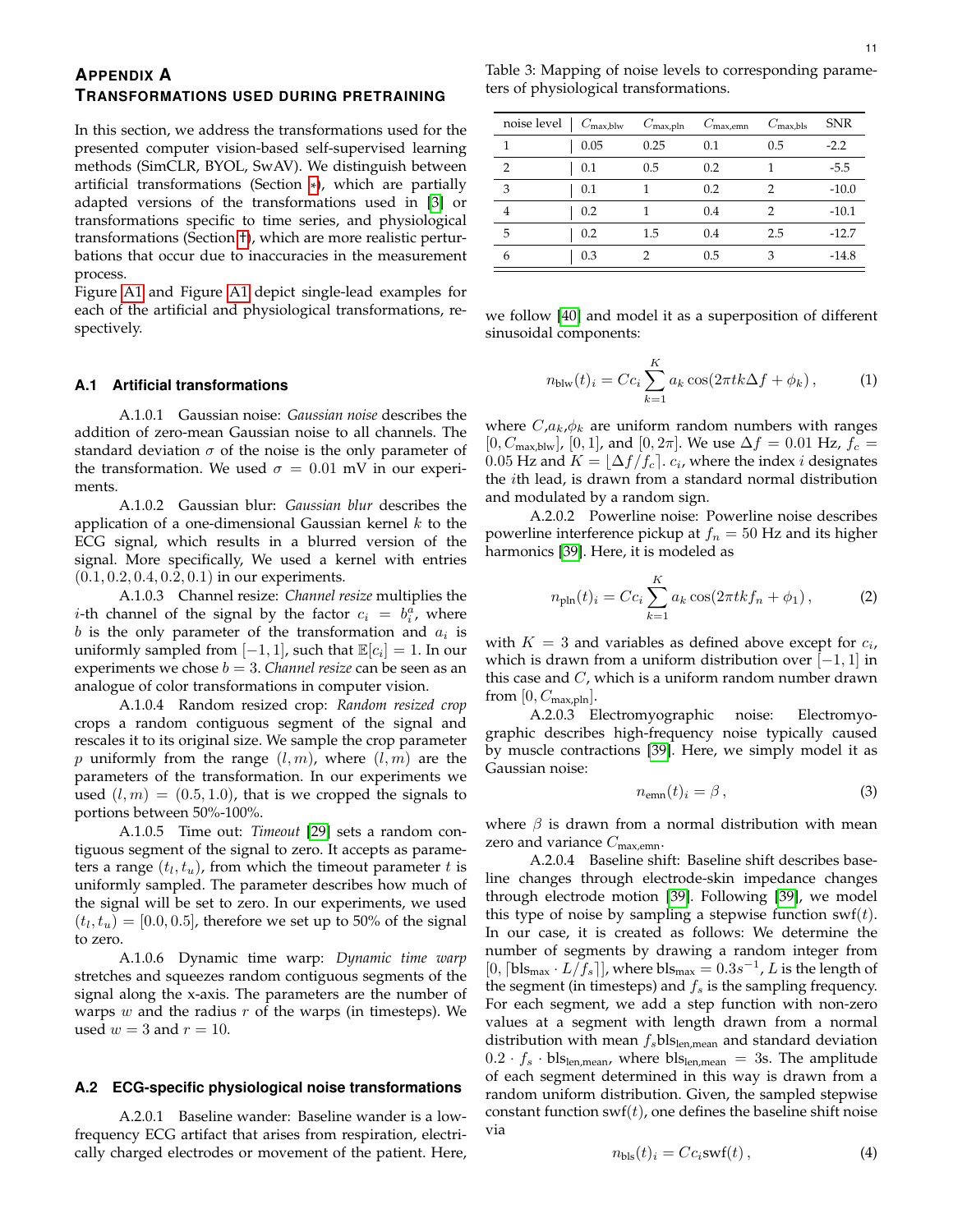<span id="page-11-0"></span>

Figure A1: Artificial Transformations used for computer vision based self-supervised methods: (a) *Gaussian noise*, (b) *Gaussian blur*, (c) *Channel resize*, (d) *Random resized crop* and (e) *Time out*.

where  $C$  is a uniform random number drawn from  $[0, C_{\text{max,bls}}]$  and  $c_i$  is drawn from a standard normal distribution and modulated by a random sign.

A.2.0.5 Superposition: Eventually, all four noise types are superimposed and added to the original signal  $s(t)$  i.e.

$$
s_{\text{physio. noise}}(t) = s(t) + n_{\text{blw}}(t) + n_{\text{pln}}(t) + n_{\text{emm}}(t) + n_{\text{bls}}(t) \tag{5}
$$

The noise strength is adjusted by varying  $C_{\text{max,blw}}$ ,  $C_{\text{max,pln}}$ ,  $C_{\text{max,emm}}$ , and  $C_{\text{max,bls}}$  while keeping all other parameters fixed.

# **A.3 Parameter values used during pretraining and evaluation**

During pretraining, we used  $C_{\text{max,blw}} = 0.1$ ,  $C_{\text{max,pln}} = 0.2$ ,  $C_{\text{max,enn}} = 0.5$ , and  $C_{\text{max,bls}} = 1$  when using the physiological transformations. For our robustness test, we created noisy validation sets. We considered different levels of noise, which are described in Table [3.](#page-10-3)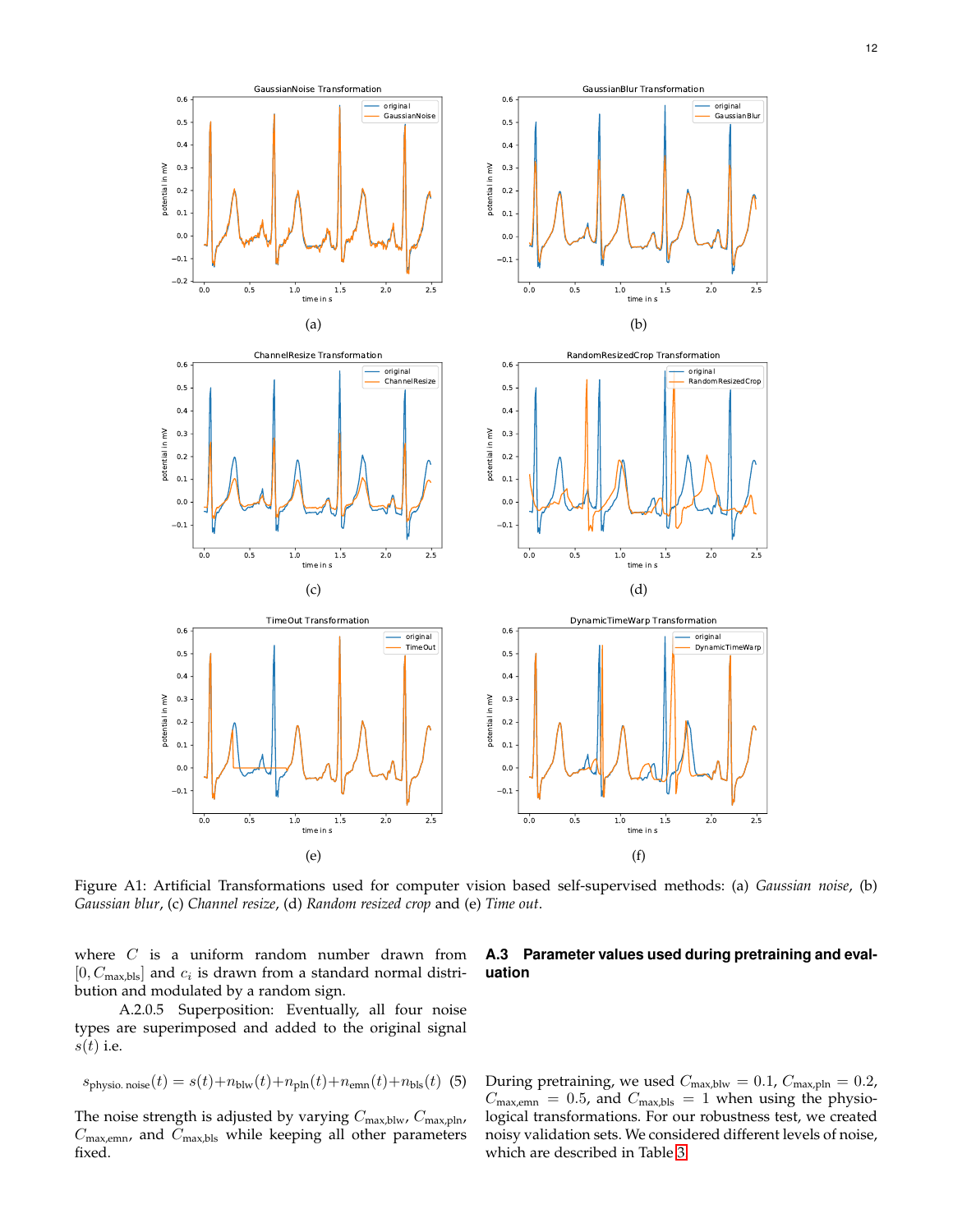<span id="page-12-1"></span>

Figure A1: ECG-specific physiological noise transformations used in computer vision based self-supervised methods: (a) *Baseline wander*, (b) *Powerline noise*, (c) *Electromyographic noise* and (d) *Baseline shift*.

# <span id="page-12-0"></span>**APPENDIX B SIMCLR, BYOL, AND SWAV AND AUGMENTATION TRANSFORMATIONS**

The choice of appropriate transformations to induce two semantically equivalent views on the original instance is crucial for the effectiveness of the approach and one of the key components for the success of *SimCLR* [\[3\]](#page-8-2). In order to find the best combination of transformations during pretraining, we followed the example of [\[3\]](#page-8-2) and performed a grid search, based on six transformations, which are partly inspired from computer vision and partly from time series analysis: *Gaussian noise (GN)*, *Gaussian blur (GB)*, *channel resize (CR)*, *time out (TO)*, *random resized crop (RRC)* and *dynamic time warp (DTW)*, see Section [A](#page-10-0) for a detailed description. For all pairs as well as single transformations, we trained a *xresnet1d50* using *SimCLR* for 500 epochs on the *All* dataset. Figure [B1](#page-13-1) shows the respective linear evaluation performances on the *PTB-XL* dataset. The results rather clearly identify *time out* in combination with *random resized crop* as most effective transformation pair. This is one combination of transformation that will be used for all following experiments. For comparison, we train a model on transformations that are supposed to mimic common types of physiological noise that typically occur in ECG measurements [\[39\]](#page-9-14), [\[40\]](#page-9-15). Here, we consider *baseline wander*, *powerline noise*, *electromyographic noise* and *baseline shift*, which are also described in detail in <span id="page-12-2"></span>Table 4: Comparing different contrastive learning frameworks and augmentation transformations in terms of linear evaluation and finetuning performance after 2000 epochs pretraining on the *All* dataset. We report mean and standard deviation of the validation set scores over 10 finetuning runs using a concise error notation where e.g. 0.8976(11) signifies  $0.8976 \pm 0.0011$ .

| method      | transformations | lin. eval. | PTB-XL<br>finetuned |
|-------------|-----------------|------------|---------------------|
| SimCLR      | (RRC, TO)       | 0.8976(11) | 0.9294(14)          |
| SimCLR      | physio.         | 0.7957(23) | 0.9290(13)          |
| <b>BYOL</b> | (RRC, TO)       | 0.8781(24) | 0.9327(20)          |
| <b>BYOL</b> | physio.         | 0.8483(24) | 0.9289(20)          |
| SwAV        | (RRC, TO)       | 0.8227(11) | 0.9227(19)          |
| <b>SwAV</b> | physio.         | 0.7157(27) | 0.9260(28)          |

Section [A.](#page-10-0)

In a second step, we aim to identify the most effective pretraining framework. To this end, we pretrain models using *SimCLR*, *BYOL*, and *SwAV* each with (RRC, TO) and physiological noise transformations. The results are summarized in Table [4](#page-12-2) both in terms of linear evaluation as well as finetuned performance. As first observation, in terms of both evaluation modes the models pretrained with artificial transformations are considerably stronger than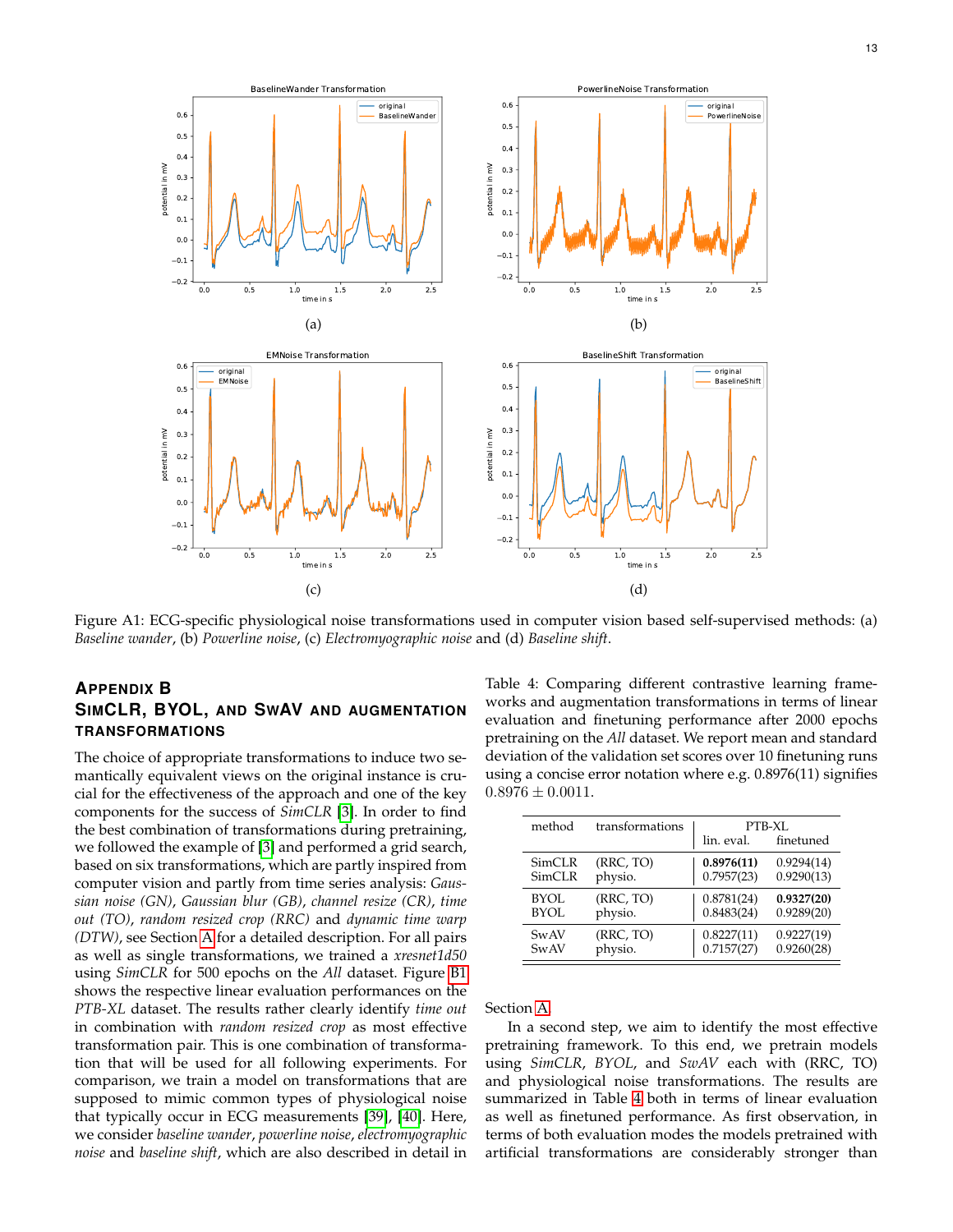<span id="page-13-1"></span>



Figure B1: Linear evaluation performance (macro AUC) on the *PTB-XL* validation set of a *xresnet1d50* model after 500 epochs pretraining on *All* with *SimCLR* using one or two data augmentations. Diagonal entries correspond to a single transformation and off-diagonal entries correspond to the sequential composition of two transformations. We report the mean over three linear evaluation runs.

their counterparts pretrained using physiological noise. In terms of linear evaluation performance, the gap is smallest in case of *BYOL*, which is consistent with findings about a less pronounced sensitivity to transformation choices in computer vision [\[17\]](#page-8-20). However, the most interesting observation is the mismatch between linear evaluation and finetuned model scores: Whereas *SimCLR* reaches clearly the best linear evaluation performance, finetuning from a *BYOL* representation leads to a superior downstream performance after finetuning. This iterates the fact that the ranking in terms of linear evaluation performance is not necessarily a perfect proxy for the ranking in terms of downstream performance.

# <span id="page-13-0"></span>**APPENDIX C CPC ABLATION STUDIES AND COMPARISON TO SPEECH**

In this final section, we investigate the impact of different modifications of the *CPC* architecture and training procedure to demonstrate in how far they positively impacted the performance. These results potentially convey general insights for *CPC* and related self-supervised approaches that go beyond the specific application to ECG data. Therefore, we vary one aspect while keeping the other ones fixed and report the impact on linear evaluation and finetuning procedure. Pretraining and evaluation is performed on *PTB-XL* for simplicity. We refer to the configuration with fully connected encoder, MLP during pretraining, predicting 12 steps ahead, hidden layer, batch normalization and dropout in the classification head, two-step finetuning, discriminative learning rates during finetuning as *CPC Baseline*.

The results of this investigation are summarized in Table [5:](#page-13-2) The MLP during *CPC* pretraining has a small but consistent positive impact both in terms of linear evaluation as well on the downstream. Also modifications of the classification head have slight but consistent positive effects.However, we observe more severe performance degradation upon reducing the number of hidden units of the LSTM modules from 512 to 256 (and 128), which confirms our assumption that the model capacity is of great importance. The most significant performance gain arises from finetuning in a two-step approach, where the head is finetuned first and the full model is only finetuned in a second step. Omitting discriminative learning rates in the final pretraining step lead to an identical mean performance as in the baseline case omitted, but the results are much less consistent across different runs as visible from a standard deviation that is almost double the size of the baseline value.

Finally, a comparison to *CPC* applied to raw audio is in order. The original *CPC* [\[2\]](#page-8-1) applied to raw audio waveform data works on 10 kHz. The encoder uses strided convolutions and the encoded data therefore undergoes a downsampling by a factor of 160. Predicting 12 steps into the future then corresponds to a look-ahead interval of 0.192s. In our case, we work with much more coarsely sampled data at 100 Hz, but the encoded data undergoes no downsampling due to the use of a fully connected encoder. In this case, predicting 12 steps into the future corresponding to 0.12s, which lies in a similar order of magnitude as in speech. Using an encoder with strided convolutions lead to considerably worse performance that was already apparent for models trained in a supervised fashion.

# **APPENDIX D PERFORMANCE IMPROVEMENTS THROUGH SELF-SUPERVISED PRETRAINING**

In this section, we provide additional details on the specific effects of self-supervised pretraining. In Figure [D1,](#page-14-1) we aggregate the improvements according to superclasses revealing the largest improvements within the form and rhythm label categories. In Figure [D2,](#page-14-2) we show the improvement through pretraining as a function of the supervised performance, which explicitly shows the negative correlation already mentioned in the main text.

<span id="page-13-2"></span>Table 5: Impact of different architectural and procedural components during *CPC* pretraining and finetuning. We report the performance in comparison to our baseline result when omitting a specified component.

| component                 | PTB-XL     |            |
|---------------------------|------------|------------|
|                           | lin. eval. | finetuned  |
| CPC Baseline              | 0.9226(05) | 0.9419(13) |
| pretraining: no MLP       | 0.9193(08) | 0.9401(13) |
| head: no hidden layer     |            | 0.9396(09) |
| head: no BN nor dropout   |            | 0.9415(11) |
| finetuning: no two-step   |            | 0.9230(21) |
| finetuning: no discr. lrs |            | 0.9419(21) |
| LSTM: 128 hidden units    | 0.8799(06) | 0.9333(20) |
| LSTM: 256 hidden units    | 0.9122(04) | 0.9370(20) |